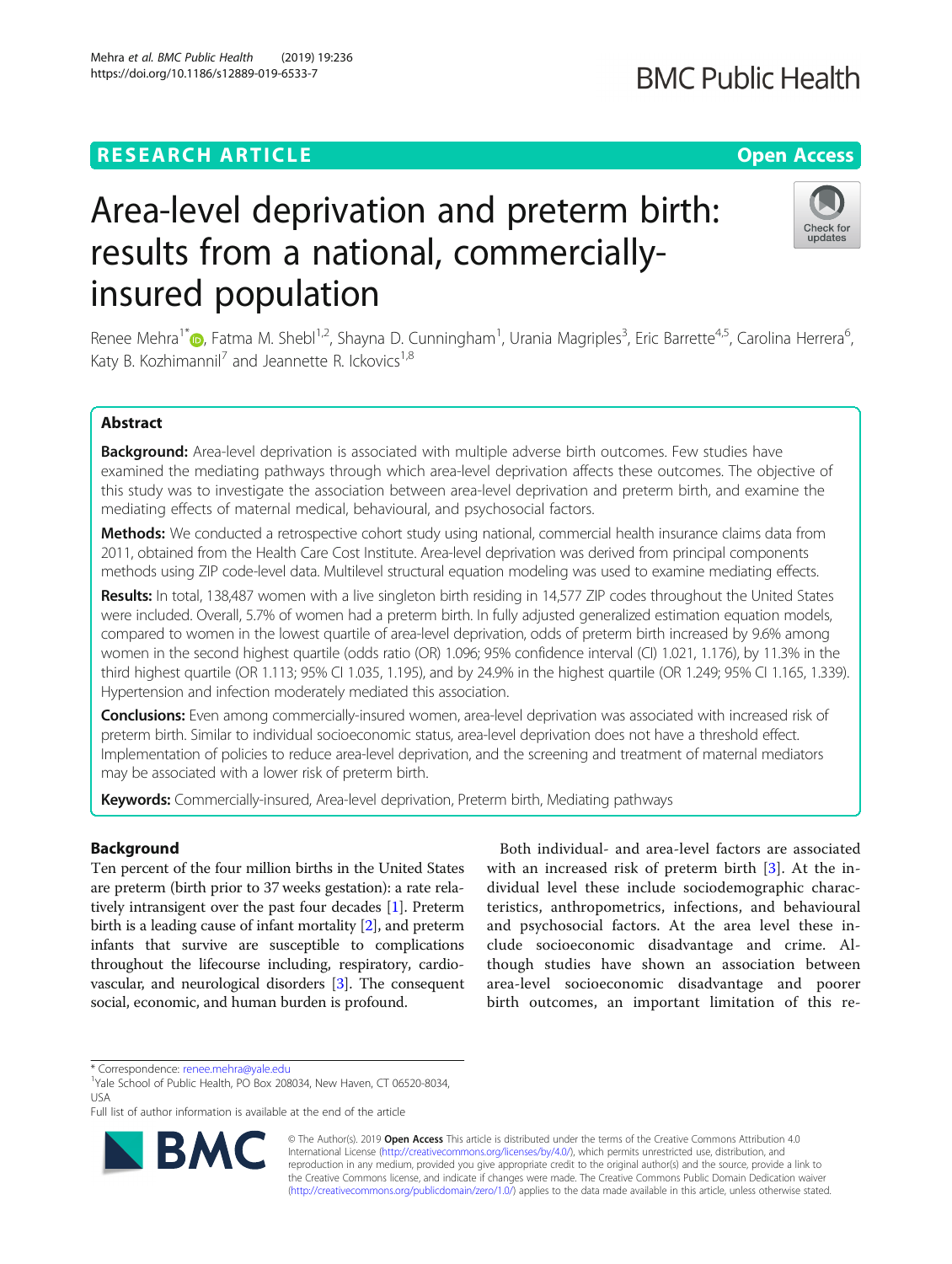search is that disadvantage has been measured with numerous indicators, thus making comparisons difficult [[4\]](#page-14-0). In an attempt to create a standardized index, named the neighbourhood deprivation index, Messer and colleagues used principal components analysis to obtain one neighbourhood deprivation factor from 20 variables across seven sociodemographic domains including, education, employment, housing, occupation, poverty, racial composition, and residential stability [[5\]](#page-14-0).

Likewise, the neighbourhood deprivation index has been shown to be associated with poorer birth outcomes [[6](#page-14-0)–[10\]](#page-14-0). However, these studies were limited in scope and scale by being conducted in a small number of geographic regions, and by using vital statistics data which do not contain reliable information or information on potentially important covariates. For example, hypertension, sexually transmitted infections, and mental health conditions are underreported or not included on birth certificates [[11](#page-14-0), [12](#page-14-0)]. These limitations may affect the generalizability or conservativeness of study findings. Moreover, studies testing the mechanisms of these associations have been limited [[13](#page-14-0)–[16\]](#page-14-0). Proposed mediators of the association between area-level socioeconomic disadvantage and adverse birth outcomes include biologic, behavioural, psychosocial, and socioeconomic factors at the individual level, and access to goods and services at the area level [[14](#page-14-0), [17](#page-14-0)].

The objectives of this study were to examine the association between area-level deprivation and preterm birth, and to assess maternal mediators of this association in a national sample of women. We hypothesize that increasing levels of area-level deprivation will be associated with increased odds of preterm birth, and maternal factors will mediate this association. Using national, commercial health insurance claims data, this study extends the state-of-the-science in the following ways. First, no studies to date have examined the association between area-level deprivation and preterm birth among those commercially insured, despite the fact that commercial health insurance is the most common source of payment for deliveries in the United States, accounting for almost one-half of deliveries [[18](#page-14-0)]. Other sources of payment include Medicaid (43.0%), self-pay or uninsured (4.1%), and other insurance (i.e., other government-funded sources or charity) (3.8%). Second, use of a large national sample of women enables us to explore heterogeneity in the association between area-level deprivation and adverse birth outcomes by geographic region of residence to inform policy making. And third, identifying mediating pathways may guide the development of interventions to prevent adverse birth outcomes.

# **Methods**

# Study design

This retrospective cohort study used national, commercial health insurance claims data obtained from the Health Care Cost Institute. A convenience sample of de-identified health care services data are provided by three of the largest health insurers (Aetna, Humana, and UnitedHealthcare) from all 50 states. Health Care Cost Institute data represent a quarter of the population with commercial insurance data [\[19\]](#page-14-0). Data are compliant with the Health Insurance Portability and Accountability Act, therefore this study was exempt from review by Institutional Review Boards.

## **Participants**

The study sample was derived and variables defined using information available in claims data, that is Diagnosis Related Group (DRG) payment codes and International Classification of Diseases, Ninth Revision (ICD-9) procedure codes. Following previous research [[20\]](#page-14-0), we restricted analyses to women, ages 18 through 44, with a live birth that occurred in an inpatient hospital setting in 2011. These women were covered by employer-sponsored insurance for 10 months prior to childbirth, had a DRG code indicating a vaginal or cesarean delivery (765, 766, 774, or 775), and continued coverage for at least 6 weeks after delivery. To ensure a reliable analytic sample, we excluded patients with any of the following: delivery cannot be clearly identified in inpatient claims due to multiple admission records; non-continuous enrollment (i.e., missing membership records); multiple locations reported during the observation period (i.e., change in residence referenced by change in ZIP code); or event service dates that cross periods (e.g., antepartum outpatient visit with an initiation date prior to admission and an end date following discharge for the index event); multiple gestation (ICD-9 codes 651.00–651.23, 651.80–65.93, V27.2, V27.5); or medical indications justifying preterm delivery including, placenta previa (ICD-9 code 641.XX), and vasa previa (ICD-9 codes 663.51 and 663.53). Less than 5% of claims were excluded [\[20](#page-14-0)].

# Variables

## Individual-level variables

Birth outcome and maternal factors were obtained from the Health Care Cost Institute. Births were classified as preterm using the ICD-9 code 644.2, which indicates deliveries before 37 completed weeks of gestation. Age (18–24, 25–34, 35–44 years), and geographic location (state of residential address converted to one of nine United States Census Bureau divisions [\[21\]](#page-14-0)), were considered as possible covariates, since preterm birth risk and the neighbourhood deprivation index vary by these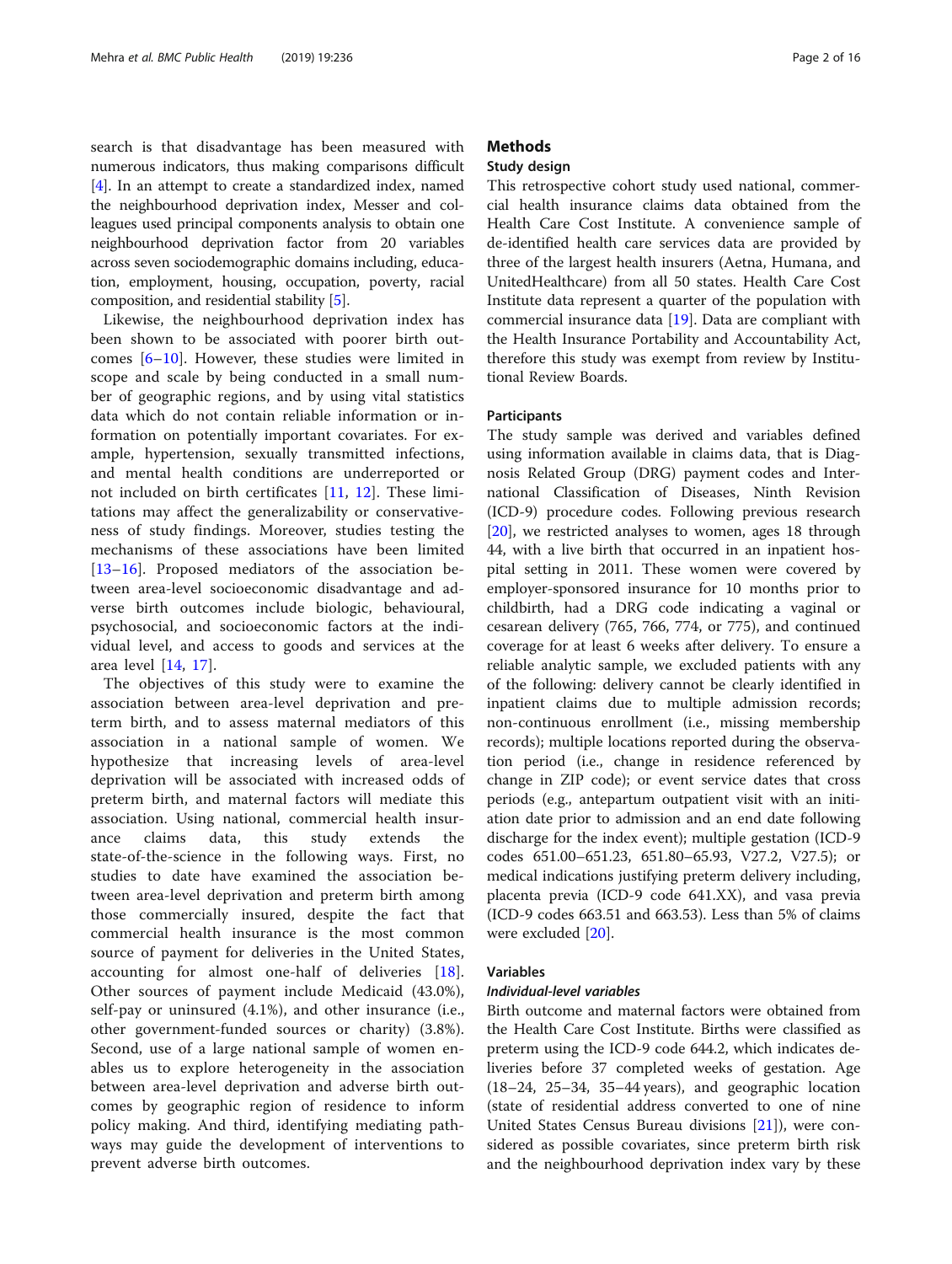factors [[5,](#page-14-0) [7](#page-14-0)–[9](#page-14-0)]. Specifically, preterm birth risk is higher at younger (less than 25 years) and older (35 years and older) ages [[3](#page-14-0)]. Preterm birth risk differs by race [\[1](#page-13-0)], however data on race were not available. Therefore our findings may be overestimated and should be interpreted with caution. Reliable data were not available for other potential confounders such as body mass index (BMI), however BMI is a more important causal determinant of intrauterine growth restriction rather than preterm birth [[22\]](#page-14-0), and BMI is often controlled for in studies on low birth weight rather than preterm birth [[7\]](#page-14-0).

Maternal factors such as health, health behaviours, psychosocial stress, and individual socioeconomic resources have been conceptualized as mechanisms linking area-level socioeconomic disadvantage and preterm birth [[13,](#page-14-0) [17,](#page-14-0) [22](#page-14-0)]. We considered maternal health (medical complications, infection, prior obstetric history, obstetric and fetal complications), health behaviours (substance use), and psychosocial stress (mental health conditions) as potential mediators. Data were not available to test mediating pathways through other maternal factors such as chronic stressors, social support, and individual socioeconomic resources. ICD-9 codes of potential mediators were based on prior research using health insurance claims data [[23](#page-14-0)], which underwent clinical review by a maternal fetal medicine specialist (UM) (see [Appendix](#page-9-0) for detailed list).

## Area-level variables

We measured exposure to area-level deprivation using the neighbourhood deprivation index, reproducing the methods of Messer and colleagues [\[5](#page-14-0)]. This study used ZIP codes of women during pregnancy, which were converted to ZIP Code Tabulation Areas (ZCTA). Unlike many health insurance claims datasets which only include core-based statistical areas (county or counties associated with an urban core  $[24]$  $[24]$ ), or 3-digit ZIP codes, our data includes 5-digit zip codes. Advantages of using ZIP codes include a large enough scale to protect personal privacy [\[25](#page-14-0)], and produce reliable estimates, yet a small enough size to effectively allocate health resources [[26\]](#page-14-0).

To compare area-level deprivation across varied geographic locations, preliminary principal component analyses were conducted separately for the nine census divisions. Census divisions are groupings of three to eight adjacent states (and the District of Columbia) that have similar socioeconomics, population characteristics, and historical development [[21\]](#page-14-0) (see Table [2](#page-4-0) footnotes for the list of states in each division). Principal component analyses were conducted using data from all ZCTAs within a census division. ZCTA-level data were obtained from the 2011 five-year estimates from the American Community Survey [\[27](#page-14-0)]. An oblique rotation (promax) was used as the derived factors were correlated (> 0.32), however only the first factor was retained as it accounted for the largest proportion of variability.

Variables were considered for inclusion in the index using a priori criteria: (1) variables loaded above 0.25 in any census division; and (2) lower 95% confidence limit of the variable loading was not below the median lower 95% confidence limit factor loading (0.17 in our analyses) [\[5](#page-14-0)]. Ninety-two variables loaded above 0.25 across the census divisions. Bootstrap analyses of 500 randomly drawn samples for each division were used to determine the 95% confidence interval of variable loadings. Forty-two of 92 lower 95% confidence limits did not extend below the absolute value of 0.17. Variables were considered for inclusion if they met these criteria in at least one division. Fourteen variables met all criteria (Table 1), and were retained for final principal component analysis, used to obtain final loadings. ZCTA-level data from all divisions were pooled in the final principal components analysis. Area-level deprivation was

Table 1 Fourteen variables retained for the final principal component analysis for the area-level deprivation index, 2011

| Sociodemographic domain | Variable                                                                                                                                                                                   |
|-------------------------|--------------------------------------------------------------------------------------------------------------------------------------------------------------------------------------------|
| Education               | % males and females with less than a high school education                                                                                                                                 |
| Employment              | % males and females unemployed                                                                                                                                                             |
| Housing                 | % housing rented<br>% housing crowded<br>% renter or owner costs in excess of 50% of income                                                                                                |
| Occupation              | % males in professional occupations                                                                                                                                                        |
| Poverty                 | % households in poverty<br>% female headed households with dependent children<br>% households earning under \$30,000/year<br>% households on public assistance<br>% households with no car |
| Racial composition      | % residents who were non-Hispanic blacks                                                                                                                                                   |
| Residential stability   | % in same residence since 1995<br>% residents 65 years and above                                                                                                                           |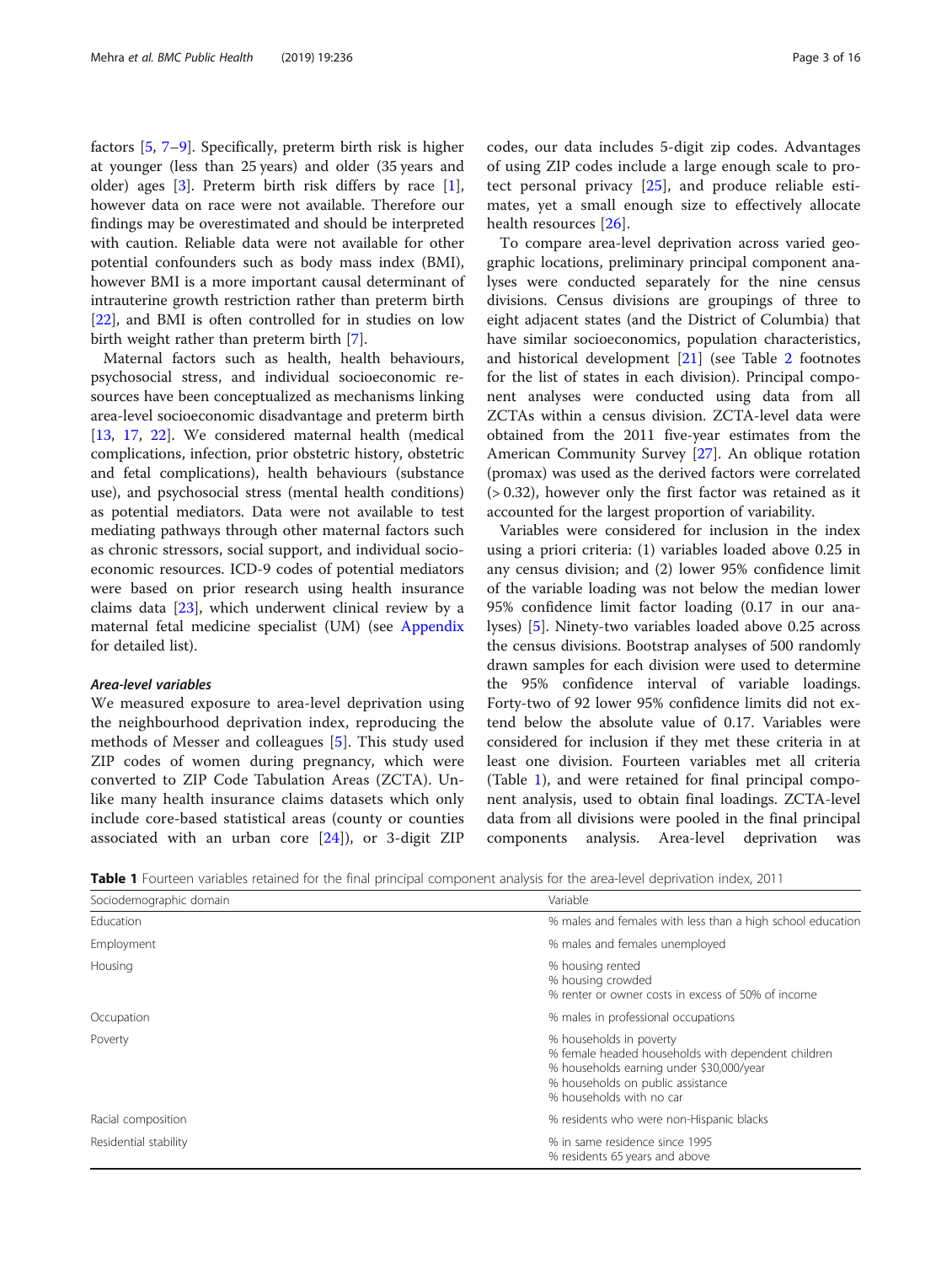standardized to have a mean of zero and a standard deviation of one by dividing the index by the square of the eigenvalue. Higher deprivation values indicate higher levels of deprivation.

Urbanization was measured using rural-urban commuting area (RUCA) codes [[28](#page-14-0)]. RUCA codes are useful in public health studies because they may account for access to health care services [\[29](#page-14-0)]. ZIP code approximations of RUCA codes were used [[30\]](#page-14-0). Primary RUCA codes of 10 were considered rural, remaining codes were considered non-rural.

#### Statistical methods

The final study sample included women with data on area-level deprivation and preterm birth. Data structure for the analysis was hierarchical: women at level one, areas at level two. Comparisons between unadjusted and adjusted generalized estimating equation models were used to assess for confounding. Only maternal factors diagnosed in at least 1% of the sample were considered for adjustment. We fit generalized estimating equation models to examine the association between area-level deprivation and preterm birth, accounting for similarities among women from the same ZCTA. Model one was the unadjusted model, model two was adjusted by covariates, and model three was adjusted by covariates and potential mediators. Interactions were assessed by adding a cross-product to the model. We allowed for non-linearity by categorizing area-level deprivation into quartiles, similar to previous studies [\[7](#page-14-0), [8\]](#page-14-0). Other variables were used as categorical variables. A sensitivity analysis for unmeasured confounding was computed using the E-value  $[31]$ . Mediation was assessed using multilevel structural equation modeling [[32](#page-14-0)]. Significance level of 0.05 was used. All P values were two-sided. Principal component analyses and generalized estimating equation models were performed with SAS software (Version 9.4, The SAS Institute Inc., Cary, NC, 2013). Multilevel structural equation modeling was conducted using Mplus (Version 7, Muthén & Muthén, Los Angeles, CA, 2017).

To minimize potential selection bias and endogeneity due to Health Care Cost Institute data not being a random sample, we assessed the effect of controlling for percentage of individuals in a state covered by commercial health insurance whose data was held by the Health Care Cost Institute in 2015, and ZIP code-level urbanization.

# Results

A total of 138,494 women from 50 states and the District of Columbia met inclusion criteria for the study. Seven women were missing data on area-level

deprivation and were excluded. Overall, 5.7% of women had a preterm birth (Table [2\)](#page-4-0). Preterm births were more common among the youngest and oldest women, and among those residing in the Southeast. Preterm births were less common among women residing along the West and Northeastern coasts. A higher proportion of women with medical complications, infections, poor obstetric history, obstetric and fetal complications, substance use, and mental health conditions had a preterm birth compared to women without these risk factors. Preterm births were more common among women who had a cesarean section compared to a vaginal delivery.

In final analyses, 138,487 women in 14,577 areas were included. The standardized area-level deprivation index ranged from − 1.67 to 5.63. Distribution of area-level deprivation was fairly homogeneous across census divisions (Fig. [1](#page-5-0)). Overall, cut-off values were − 0.61, − 0.16 and 0.48 for the lowest (least deprived) to highest (most deprived) quartiles. Overall, the mean was 0.03, skewness was 1.3, and kurtosis was 2.3. By census division, quartile cut-off values were higher in the East South Central, South Atlantic, Pacific, and West South Central divisions. A high proportion of women in the southern, western, and Middle Atlantic census divisions resided in the most deprived areas [\(Appendix](#page-9-0)). Area-level deprivation was generally higher in central urban and rural areas (data not shown).

Results of generalized estimating equation models are presented in Table [3.](#page-6-0) Each increasing quartile of area-level deprivation was associated with population-averaged higher odds of preterm birth. Compared to women in the lowest quartile of area-level deprivation, women in the highest quartile of area-level deprivation had an increased odds of preterm birth in unadjusted (OR 1.33; 95% CI 1.24, 1.42), and fully adjusted analyses (OR 1.25; 95% CI 1.17, 1.34). However, the strength of associations may be overestimated due to our inability to account for race. In sensitivity analyses, the E-value for the highest compared to the lowest quartile of area-level deprivation was 1.807 (or 1.603 for the lower confidence limit). When area-level deprivation was modeled as a continuous variable, the P value for trend was < 0.001. State-level coverage of commercial health insurance at the Health Care Cost Institute and urbanization were not included in model three as these variables were not significant predictors. Analyses of effect modification of census division and urbanization were non-significant.

The direct association between area-level deprivation (continuous) and preterm birth was confirmed in the multilevel structural equation model ( $b = 0.036$ ;  $P = 0.001$ ). There was a significant indirect effect of area-level deprivation on preterm birth through hypertension (b  $= 0.013$ ;  $P = 0.001$ ) and infection (b = 0.010;  $P = 0.006$ ) (Fig. [2](#page-6-0) and [Appendix](#page-9-0)). We did not find significant indirect effects through diabetes, substance use, mental health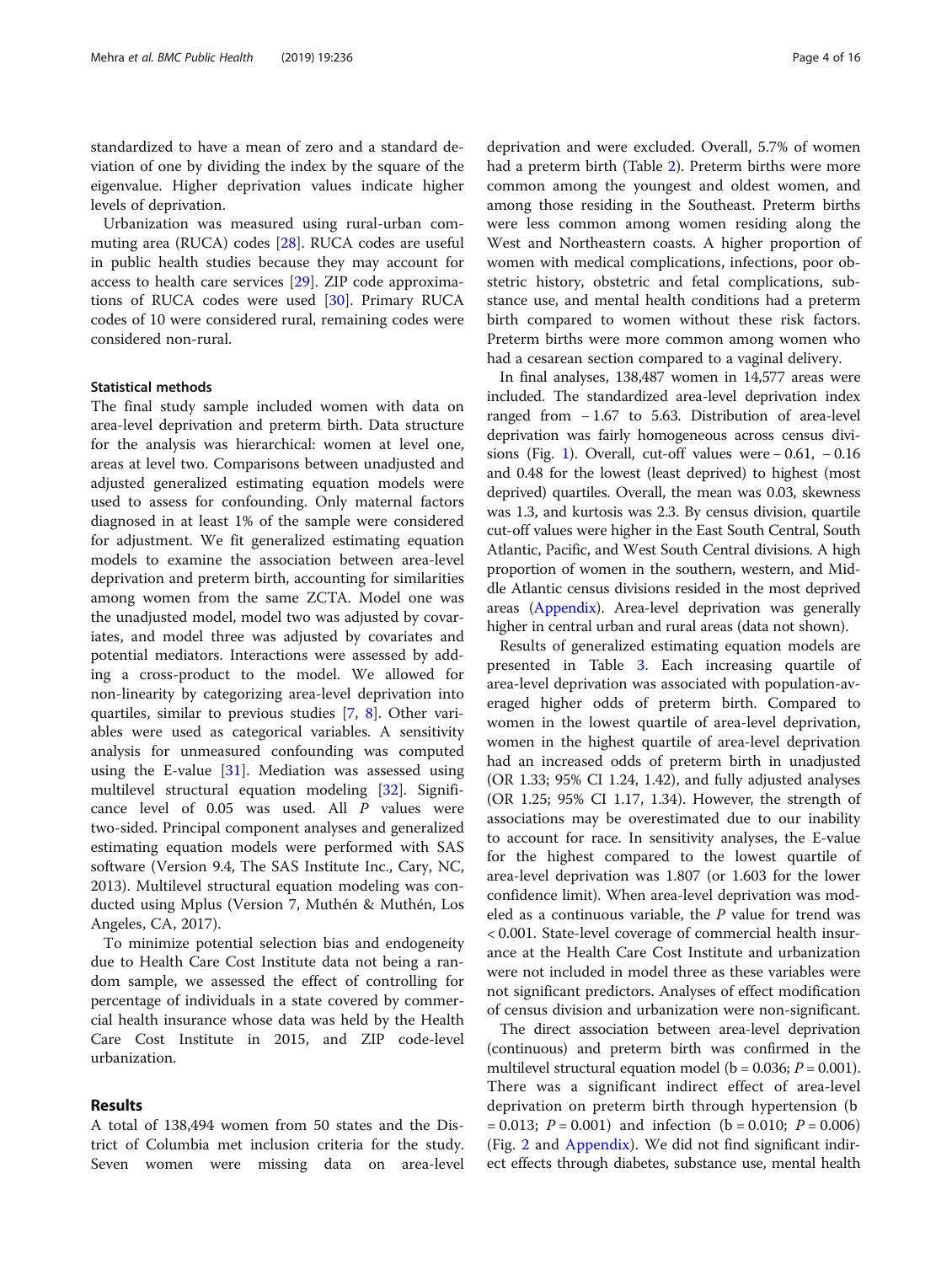# <span id="page-4-0"></span>Table 2 Characteristics of commercially-insured women by preterm birth status, United States, 2011

| < 0.001<br>Age at delivery (years)<br>$18 - 24$<br>16,584<br>1014(6.1)<br>$25 - 34$<br>92,117<br>5001 (5.4)<br>$35 - 44$<br>29,786<br>1855 (6.2)<br>Census division <sup>b</sup><br>< 0.001<br>New England<br>4563<br>233(5.1)<br>Middle Atlantic<br>18,565<br>1000(5.4)<br>East North Central<br>22,524<br>1240 (5.5)<br>West North Central<br>10,291<br>561 (5.5)<br>South Atlantic<br>30,527<br>1876 (6.1)<br>East South Central<br>7615<br>473 (6.2)<br>West South Central<br>21,985<br>1316 (6.0)<br>11,189<br>616 (5.5)<br>Mountain<br>Pacific<br>11,228<br>555 (4.9)<br>Medical factors<br>Maternal medical complication<br>1500 (10.3)<br>< 0.001<br>Hypertension<br>Present<br>14,511<br>Absent<br>123,976<br>6370 (5.1)<br>Gestational diabetes<br>10,639<br>754 (7.1)<br>< 0.001<br>Present<br>Absent<br>127,848<br>7116 (5.6)<br>Pre-existing diabetes<br>Present<br>1753<br>240 (13.7)<br>< 0.001<br>Absent<br>136,734<br>7630 (5.6)<br>3531<br>230 (6.5)<br>< 0.001<br>Anaemia<br>Present<br>Absent<br>134,956<br>7640 (5.7)<br>Infection<br>Vaginal, sexually transmitted, and systemic infections<br>2672 (6.9)<br>< 0.001<br>Present<br>38,485<br>Absent<br>100,002<br>5198 (5.2)<br>Prior obstetric history<br>Present<br>2885<br>Incompetent cervix<br>479 (16.6)<br>< 0.001<br>Absent<br>135,602<br>7391 (5.5)<br>2674<br>Prior preterm birth<br>Present<br>576 (21.5)<br>< 0.001<br>7294 (5.4)<br>Absent<br>135,813<br>Poor obstetric history<br>5131<br>513 (10.0)<br>Present<br>< 0.001<br>133,356<br>Absent<br>7357 (5.5)<br>Obstetric complication<br>Premature rupture of membranes<br>1717<br>178 (10.4)<br>< 0.001<br>Present<br>Absent<br>136,770<br>7692 (5.6)<br>Fetal complication<br>Polyhydramnios<br>3417<br>Present<br>279 (8.2)<br>< 0.001<br>135,070<br>7591 (5.6)<br>Absent<br>Mode of delivery<br>< 0.001<br>Cesarean section<br>49,495<br>3371 (6.8)<br>88,992 | Characteristic | Total N 138,487 | Preterm birth N (%) 7870 (5.7) | $P$ value <sup>a</sup> |
|---------------------------------------------------------------------------------------------------------------------------------------------------------------------------------------------------------------------------------------------------------------------------------------------------------------------------------------------------------------------------------------------------------------------------------------------------------------------------------------------------------------------------------------------------------------------------------------------------------------------------------------------------------------------------------------------------------------------------------------------------------------------------------------------------------------------------------------------------------------------------------------------------------------------------------------------------------------------------------------------------------------------------------------------------------------------------------------------------------------------------------------------------------------------------------------------------------------------------------------------------------------------------------------------------------------------------------------------------------------------------------------------------------------------------------------------------------------------------------------------------------------------------------------------------------------------------------------------------------------------------------------------------------------------------------------------------------------------------------------------------------------------------------------------------------------------------------------------------------------------------------------------------------|----------------|-----------------|--------------------------------|------------------------|
|                                                                                                                                                                                                                                                                                                                                                                                                                                                                                                                                                                                                                                                                                                                                                                                                                                                                                                                                                                                                                                                                                                                                                                                                                                                                                                                                                                                                                                                                                                                                                                                                                                                                                                                                                                                                                                                                                                         |                |                 |                                |                        |
|                                                                                                                                                                                                                                                                                                                                                                                                                                                                                                                                                                                                                                                                                                                                                                                                                                                                                                                                                                                                                                                                                                                                                                                                                                                                                                                                                                                                                                                                                                                                                                                                                                                                                                                                                                                                                                                                                                         |                |                 |                                |                        |
|                                                                                                                                                                                                                                                                                                                                                                                                                                                                                                                                                                                                                                                                                                                                                                                                                                                                                                                                                                                                                                                                                                                                                                                                                                                                                                                                                                                                                                                                                                                                                                                                                                                                                                                                                                                                                                                                                                         |                |                 |                                |                        |
|                                                                                                                                                                                                                                                                                                                                                                                                                                                                                                                                                                                                                                                                                                                                                                                                                                                                                                                                                                                                                                                                                                                                                                                                                                                                                                                                                                                                                                                                                                                                                                                                                                                                                                                                                                                                                                                                                                         |                |                 |                                |                        |
|                                                                                                                                                                                                                                                                                                                                                                                                                                                                                                                                                                                                                                                                                                                                                                                                                                                                                                                                                                                                                                                                                                                                                                                                                                                                                                                                                                                                                                                                                                                                                                                                                                                                                                                                                                                                                                                                                                         |                |                 |                                |                        |
|                                                                                                                                                                                                                                                                                                                                                                                                                                                                                                                                                                                                                                                                                                                                                                                                                                                                                                                                                                                                                                                                                                                                                                                                                                                                                                                                                                                                                                                                                                                                                                                                                                                                                                                                                                                                                                                                                                         |                |                 |                                |                        |
|                                                                                                                                                                                                                                                                                                                                                                                                                                                                                                                                                                                                                                                                                                                                                                                                                                                                                                                                                                                                                                                                                                                                                                                                                                                                                                                                                                                                                                                                                                                                                                                                                                                                                                                                                                                                                                                                                                         |                |                 |                                |                        |
|                                                                                                                                                                                                                                                                                                                                                                                                                                                                                                                                                                                                                                                                                                                                                                                                                                                                                                                                                                                                                                                                                                                                                                                                                                                                                                                                                                                                                                                                                                                                                                                                                                                                                                                                                                                                                                                                                                         |                |                 |                                |                        |
|                                                                                                                                                                                                                                                                                                                                                                                                                                                                                                                                                                                                                                                                                                                                                                                                                                                                                                                                                                                                                                                                                                                                                                                                                                                                                                                                                                                                                                                                                                                                                                                                                                                                                                                                                                                                                                                                                                         |                |                 |                                |                        |
|                                                                                                                                                                                                                                                                                                                                                                                                                                                                                                                                                                                                                                                                                                                                                                                                                                                                                                                                                                                                                                                                                                                                                                                                                                                                                                                                                                                                                                                                                                                                                                                                                                                                                                                                                                                                                                                                                                         |                |                 |                                |                        |
|                                                                                                                                                                                                                                                                                                                                                                                                                                                                                                                                                                                                                                                                                                                                                                                                                                                                                                                                                                                                                                                                                                                                                                                                                                                                                                                                                                                                                                                                                                                                                                                                                                                                                                                                                                                                                                                                                                         |                |                 |                                |                        |
|                                                                                                                                                                                                                                                                                                                                                                                                                                                                                                                                                                                                                                                                                                                                                                                                                                                                                                                                                                                                                                                                                                                                                                                                                                                                                                                                                                                                                                                                                                                                                                                                                                                                                                                                                                                                                                                                                                         |                |                 |                                |                        |
|                                                                                                                                                                                                                                                                                                                                                                                                                                                                                                                                                                                                                                                                                                                                                                                                                                                                                                                                                                                                                                                                                                                                                                                                                                                                                                                                                                                                                                                                                                                                                                                                                                                                                                                                                                                                                                                                                                         |                |                 |                                |                        |
|                                                                                                                                                                                                                                                                                                                                                                                                                                                                                                                                                                                                                                                                                                                                                                                                                                                                                                                                                                                                                                                                                                                                                                                                                                                                                                                                                                                                                                                                                                                                                                                                                                                                                                                                                                                                                                                                                                         |                |                 |                                |                        |
|                                                                                                                                                                                                                                                                                                                                                                                                                                                                                                                                                                                                                                                                                                                                                                                                                                                                                                                                                                                                                                                                                                                                                                                                                                                                                                                                                                                                                                                                                                                                                                                                                                                                                                                                                                                                                                                                                                         |                |                 |                                |                        |
|                                                                                                                                                                                                                                                                                                                                                                                                                                                                                                                                                                                                                                                                                                                                                                                                                                                                                                                                                                                                                                                                                                                                                                                                                                                                                                                                                                                                                                                                                                                                                                                                                                                                                                                                                                                                                                                                                                         |                |                 |                                |                        |
|                                                                                                                                                                                                                                                                                                                                                                                                                                                                                                                                                                                                                                                                                                                                                                                                                                                                                                                                                                                                                                                                                                                                                                                                                                                                                                                                                                                                                                                                                                                                                                                                                                                                                                                                                                                                                                                                                                         |                |                 |                                |                        |
|                                                                                                                                                                                                                                                                                                                                                                                                                                                                                                                                                                                                                                                                                                                                                                                                                                                                                                                                                                                                                                                                                                                                                                                                                                                                                                                                                                                                                                                                                                                                                                                                                                                                                                                                                                                                                                                                                                         |                |                 |                                |                        |
|                                                                                                                                                                                                                                                                                                                                                                                                                                                                                                                                                                                                                                                                                                                                                                                                                                                                                                                                                                                                                                                                                                                                                                                                                                                                                                                                                                                                                                                                                                                                                                                                                                                                                                                                                                                                                                                                                                         |                |                 |                                |                        |
|                                                                                                                                                                                                                                                                                                                                                                                                                                                                                                                                                                                                                                                                                                                                                                                                                                                                                                                                                                                                                                                                                                                                                                                                                                                                                                                                                                                                                                                                                                                                                                                                                                                                                                                                                                                                                                                                                                         |                |                 |                                |                        |
|                                                                                                                                                                                                                                                                                                                                                                                                                                                                                                                                                                                                                                                                                                                                                                                                                                                                                                                                                                                                                                                                                                                                                                                                                                                                                                                                                                                                                                                                                                                                                                                                                                                                                                                                                                                                                                                                                                         |                |                 |                                |                        |
|                                                                                                                                                                                                                                                                                                                                                                                                                                                                                                                                                                                                                                                                                                                                                                                                                                                                                                                                                                                                                                                                                                                                                                                                                                                                                                                                                                                                                                                                                                                                                                                                                                                                                                                                                                                                                                                                                                         |                |                 |                                |                        |
|                                                                                                                                                                                                                                                                                                                                                                                                                                                                                                                                                                                                                                                                                                                                                                                                                                                                                                                                                                                                                                                                                                                                                                                                                                                                                                                                                                                                                                                                                                                                                                                                                                                                                                                                                                                                                                                                                                         |                |                 |                                |                        |
|                                                                                                                                                                                                                                                                                                                                                                                                                                                                                                                                                                                                                                                                                                                                                                                                                                                                                                                                                                                                                                                                                                                                                                                                                                                                                                                                                                                                                                                                                                                                                                                                                                                                                                                                                                                                                                                                                                         |                |                 |                                |                        |
|                                                                                                                                                                                                                                                                                                                                                                                                                                                                                                                                                                                                                                                                                                                                                                                                                                                                                                                                                                                                                                                                                                                                                                                                                                                                                                                                                                                                                                                                                                                                                                                                                                                                                                                                                                                                                                                                                                         |                |                 |                                |                        |
|                                                                                                                                                                                                                                                                                                                                                                                                                                                                                                                                                                                                                                                                                                                                                                                                                                                                                                                                                                                                                                                                                                                                                                                                                                                                                                                                                                                                                                                                                                                                                                                                                                                                                                                                                                                                                                                                                                         |                |                 |                                |                        |
|                                                                                                                                                                                                                                                                                                                                                                                                                                                                                                                                                                                                                                                                                                                                                                                                                                                                                                                                                                                                                                                                                                                                                                                                                                                                                                                                                                                                                                                                                                                                                                                                                                                                                                                                                                                                                                                                                                         |                |                 |                                |                        |
|                                                                                                                                                                                                                                                                                                                                                                                                                                                                                                                                                                                                                                                                                                                                                                                                                                                                                                                                                                                                                                                                                                                                                                                                                                                                                                                                                                                                                                                                                                                                                                                                                                                                                                                                                                                                                                                                                                         |                |                 |                                |                        |
|                                                                                                                                                                                                                                                                                                                                                                                                                                                                                                                                                                                                                                                                                                                                                                                                                                                                                                                                                                                                                                                                                                                                                                                                                                                                                                                                                                                                                                                                                                                                                                                                                                                                                                                                                                                                                                                                                                         |                |                 |                                |                        |
|                                                                                                                                                                                                                                                                                                                                                                                                                                                                                                                                                                                                                                                                                                                                                                                                                                                                                                                                                                                                                                                                                                                                                                                                                                                                                                                                                                                                                                                                                                                                                                                                                                                                                                                                                                                                                                                                                                         |                |                 |                                |                        |
|                                                                                                                                                                                                                                                                                                                                                                                                                                                                                                                                                                                                                                                                                                                                                                                                                                                                                                                                                                                                                                                                                                                                                                                                                                                                                                                                                                                                                                                                                                                                                                                                                                                                                                                                                                                                                                                                                                         |                |                 |                                |                        |
|                                                                                                                                                                                                                                                                                                                                                                                                                                                                                                                                                                                                                                                                                                                                                                                                                                                                                                                                                                                                                                                                                                                                                                                                                                                                                                                                                                                                                                                                                                                                                                                                                                                                                                                                                                                                                                                                                                         |                |                 |                                |                        |
|                                                                                                                                                                                                                                                                                                                                                                                                                                                                                                                                                                                                                                                                                                                                                                                                                                                                                                                                                                                                                                                                                                                                                                                                                                                                                                                                                                                                                                                                                                                                                                                                                                                                                                                                                                                                                                                                                                         |                |                 |                                |                        |
|                                                                                                                                                                                                                                                                                                                                                                                                                                                                                                                                                                                                                                                                                                                                                                                                                                                                                                                                                                                                                                                                                                                                                                                                                                                                                                                                                                                                                                                                                                                                                                                                                                                                                                                                                                                                                                                                                                         |                |                 |                                |                        |
|                                                                                                                                                                                                                                                                                                                                                                                                                                                                                                                                                                                                                                                                                                                                                                                                                                                                                                                                                                                                                                                                                                                                                                                                                                                                                                                                                                                                                                                                                                                                                                                                                                                                                                                                                                                                                                                                                                         |                |                 |                                |                        |
|                                                                                                                                                                                                                                                                                                                                                                                                                                                                                                                                                                                                                                                                                                                                                                                                                                                                                                                                                                                                                                                                                                                                                                                                                                                                                                                                                                                                                                                                                                                                                                                                                                                                                                                                                                                                                                                                                                         |                |                 |                                |                        |
|                                                                                                                                                                                                                                                                                                                                                                                                                                                                                                                                                                                                                                                                                                                                                                                                                                                                                                                                                                                                                                                                                                                                                                                                                                                                                                                                                                                                                                                                                                                                                                                                                                                                                                                                                                                                                                                                                                         |                |                 |                                |                        |
|                                                                                                                                                                                                                                                                                                                                                                                                                                                                                                                                                                                                                                                                                                                                                                                                                                                                                                                                                                                                                                                                                                                                                                                                                                                                                                                                                                                                                                                                                                                                                                                                                                                                                                                                                                                                                                                                                                         |                |                 |                                |                        |
|                                                                                                                                                                                                                                                                                                                                                                                                                                                                                                                                                                                                                                                                                                                                                                                                                                                                                                                                                                                                                                                                                                                                                                                                                                                                                                                                                                                                                                                                                                                                                                                                                                                                                                                                                                                                                                                                                                         |                |                 |                                |                        |
|                                                                                                                                                                                                                                                                                                                                                                                                                                                                                                                                                                                                                                                                                                                                                                                                                                                                                                                                                                                                                                                                                                                                                                                                                                                                                                                                                                                                                                                                                                                                                                                                                                                                                                                                                                                                                                                                                                         |                |                 |                                |                        |
|                                                                                                                                                                                                                                                                                                                                                                                                                                                                                                                                                                                                                                                                                                                                                                                                                                                                                                                                                                                                                                                                                                                                                                                                                                                                                                                                                                                                                                                                                                                                                                                                                                                                                                                                                                                                                                                                                                         |                |                 |                                |                        |
|                                                                                                                                                                                                                                                                                                                                                                                                                                                                                                                                                                                                                                                                                                                                                                                                                                                                                                                                                                                                                                                                                                                                                                                                                                                                                                                                                                                                                                                                                                                                                                                                                                                                                                                                                                                                                                                                                                         |                |                 |                                |                        |
|                                                                                                                                                                                                                                                                                                                                                                                                                                                                                                                                                                                                                                                                                                                                                                                                                                                                                                                                                                                                                                                                                                                                                                                                                                                                                                                                                                                                                                                                                                                                                                                                                                                                                                                                                                                                                                                                                                         | Vaginal        |                 | 4499 (5.1)                     |                        |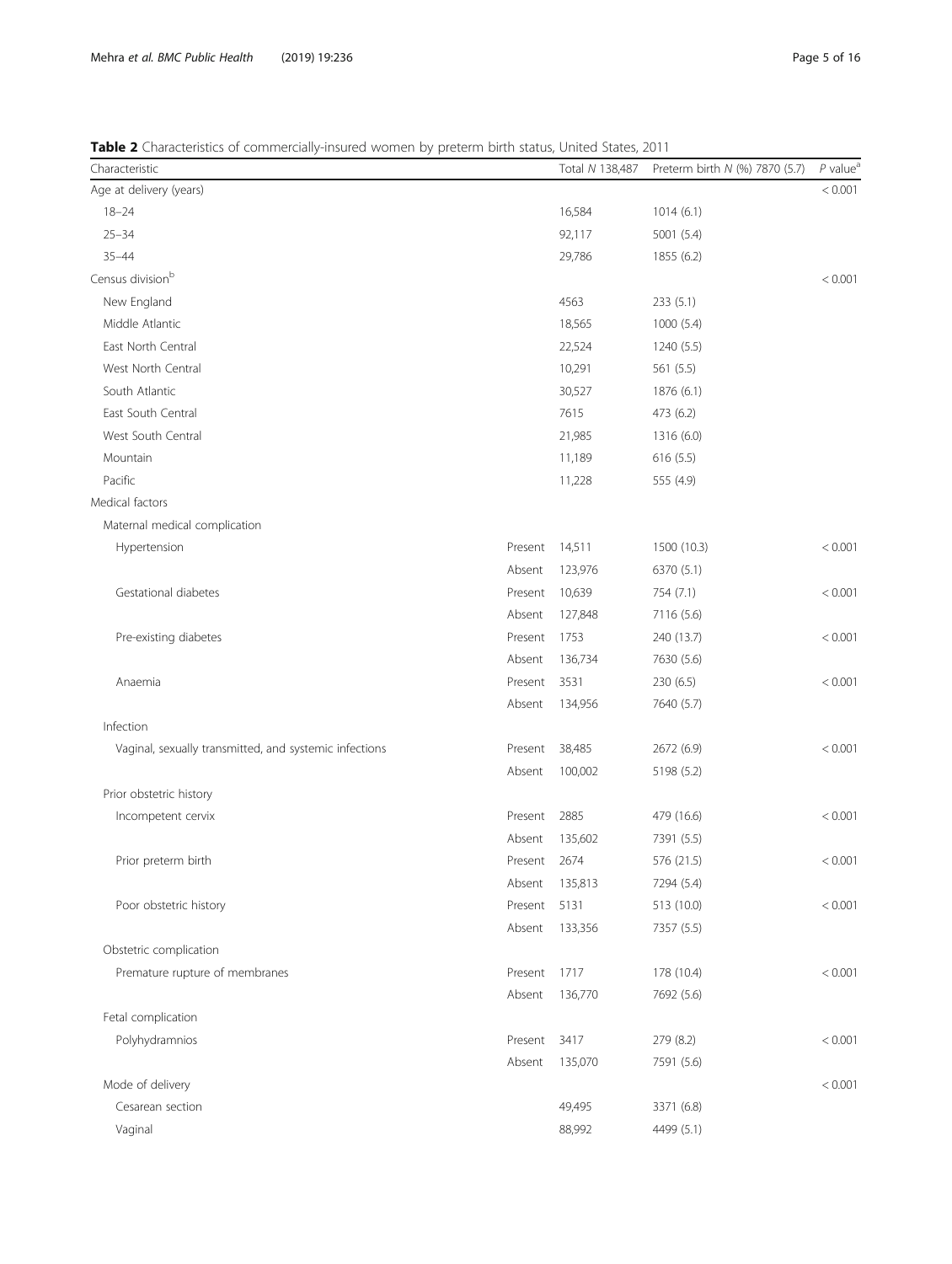<span id="page-5-0"></span>

| Table 2 Characteristics of commercially-insured women by preterm birth status, United States, 2011 (Continued) |  |  |  |
|----------------------------------------------------------------------------------------------------------------|--|--|--|

| Characteristic                                                            |              | Total N 138,487 | Preterm birth N (%) 7870 (5.7) | $P$ value <sup>a</sup> |
|---------------------------------------------------------------------------|--------------|-----------------|--------------------------------|------------------------|
| Behavioural factors                                                       |              |                 |                                |                        |
| Substance use (drug, alcohol, and tobacco use)                            | Present 2153 |                 | 190 (8.8)                      | < 0.001                |
|                                                                           | Absent       | 136.334         | 7680 (5.6)                     |                        |
| Psychosocial factors                                                      |              |                 |                                |                        |
| Mental health condition (depression, anxiety, and other mental disorders) | Present      | 7394            | 555 (7.5)                      | < 0.001                |
|                                                                           | Absent       | 131.093         | 7315 (5.6)                     |                        |
|                                                                           |              |                 |                                |                        |

<sup>a</sup>P values of bivariate associations between characteristics and preterm birth status obtained from generalized estimating equation models <sup>b</sup> The United States census divisions are composed of the following states: New England (Connecticut, Maine, Massachusetts, New Hampshire, Rhode Island, Vermont); Middle Atlantic (New Jersey, New York, Pennsylvania); East North Central (Illinois, Indiana, Michigan, Ohio, Wisconsin); West North Central (Iowa, Kansas, Minnesota, Missouri, Nebraska, North Dakota, South Dakota); South Atlantic (Delaware, District of Columbia, Florida, Georgia, Maryland, North Carolina, South Carolina, Virginia, West Virginia); East South Central (Alabama, Kentucky, Mississippi, Tennessee); West South Central (Arkansas, Louisiana, Oklahoma, Texas); Mountain (Arizona, Colorado, Idaho, Montana, Nevada, New Mexico, Wyoming, Utah); and Pacific (Alaska, California, Hawaii, Oregon, Washington)

conditions, or other factors. Of the total effect of area-level deprivation on preterm birth, 39% was mediated (i.e., all indirect effects/all effects or 0.023/0.059). Model fit statistics indicated a reasonable fit of the model: root mean square error of approximation (RMSEA) was low (0.025), comparative fit index (CFI) was adequate (0.86), and standardized root mean square residual (SRMR) for within (0.03) and between (0.04) were low.

# **Discussion**

Area-level deprivation is associated with an increased risk of morbidity and mortality in adulthood [[33](#page-14-0), [34](#page-14-0)]. Importantly during pregnancy, when health trajectories are often set for life, area-level deprivation is associated with an increased risk of adverse birth outcomes [[35](#page-14-0)]. In this study, we observed that even among women with commercial health insurance, those that are potentially the most economically advantaged, higher area-level deprivation was associated with an increased risk of preterm birth.

Preterm birth prevalence in this population of commercially-insured women was 5.7%, almost half the national preterm birth rate in 2011 (11.7%)  $\boxed{1}$ . This was consistent with other studies showing that women with commercial health insurance were less likely to have a



Montana, Nevada, New Mexico, Wyoming, Utah); WS Central, West South Central (Arkansas, Louisiana, Oklahoma, Texas); Pacific (Alaska, California, Hawaii, Oregon, Washington); South Atl, South Atlantic (Delaware, District of Columbia, Florida, Georgia, Maryland, North Carolina, South Carolina, Virginia, West Virginia); ES Central, East South Central (Alabama, Kentucky, Mississippi, Tennessee)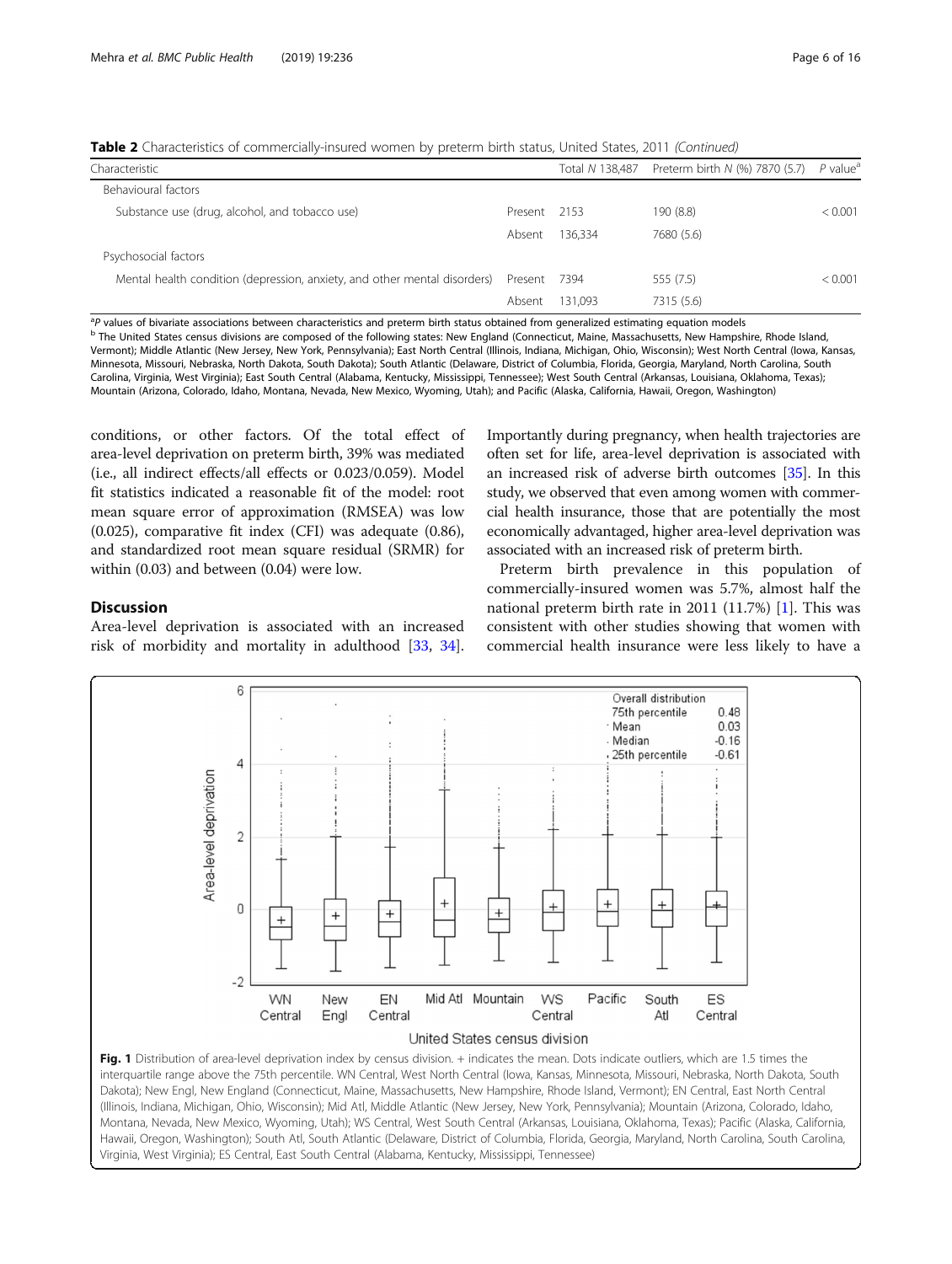<span id="page-6-0"></span>Table 3 Unadjusted and adjusted results for preterm birth among commercially-insured women, United States, 2011

| Variable                    | Model 1 (unadjusted) |             |           |       | Model 2 (minimally adjusted) <sup>a</sup> |           |       | Model 3 (fully adjusted) <sup>D</sup> |           |
|-----------------------------|----------------------|-------------|-----------|-------|-------------------------------------------|-----------|-------|---------------------------------------|-----------|
|                             | OR                   | 95% CI      | $P$ value | ОR    | 95% CI                                    | $P$ value | OR    | 95% CI                                | $P$ value |
| Area-level deprivation      |                      |             |           |       |                                           |           |       |                                       |           |
| Quartile 1 (least deprived) | .0                   |             |           | 1.0   |                                           |           | 1.0   |                                       |           |
| Ouartile 2                  | 1.112                | 1.037.1.193 | 0.003     | 1.115 | .039.1.196                                | 0.003     | 1.096 | 1.021, 1.176                          | 0.011     |
| Ouartile 3                  | 1.152                | 074.1.235   | < 0.001   | 1.143 | 064.1.228                                 | < 0.001   | 1.113 | 1.035, 1.195                          | 0.004     |
| Quartile 4 (most deprived)  | .328                 | 1.241.1.421 | < 0.001   | 1.322 | .233.1.417                                | < 0.001   | .249  | 1.165, 1.339                          | < 0.001   |

<sup>a</sup> Generalized estimating equation model results controlling for age at delivery and census division

<sup>b</sup> Generalized estimating equation model results controlling for age at delivery, census division, hypertension, gestational diabetes, pre-existing diabetes, infection, incompetent cervix, poor obstetric history, premature rupture of membranes, mode of delivery, substance use, and mental health conditions

OR odds ratio, CI confidence interval

preterm birth than women with Medicaid [\[3](#page-14-0)]. The range of area-level deprivation index values in this national study were wider  $(-1.67 \text{ to } 5.63)$  than that found in eight geographic areas in the United States (− 1.85 to 3.72) [[5\]](#page-14-0). However, quartile cut-off values were less extreme in this study  $(-0.61, -0.16$  and 0.48 for quartiles one, two and three, respectively) compared to those

found by others  $(-0.81, -0.173, )$  and 0.76 for quartiles one, two and three, respectively) [[5\]](#page-14-0).

Among commercially-insured women, we observed an increasing trend in the odds of preterm birth as area-level deprivation increased. Note that our findings should be interpreted with caution due to our inability to account for race. Similar to studies examining the



marked with a W subscript denote within-cluster paths, and paths marked with a B subscript denote between-cluster paths. Variables marked with a j subscript are observed at the area level, variables marked with an ij subscript are observed at the individual level within the area level. Arrows from between-cluster variables or within-cluster variables to observed variables indicate the decomposition of observed effects into between and within-cluster effects, respectively. Only the between indirect effect exists because the exposure, mediators, and outcome have between-cluster variation, whereas only the mediators and outcome (but not the exposure) have within-cluster variation. Short arrows entering endogenous variables indicate errors. DPR: area-level deprivation; HTN: hypertension; INF: infection; PTB: preterm birth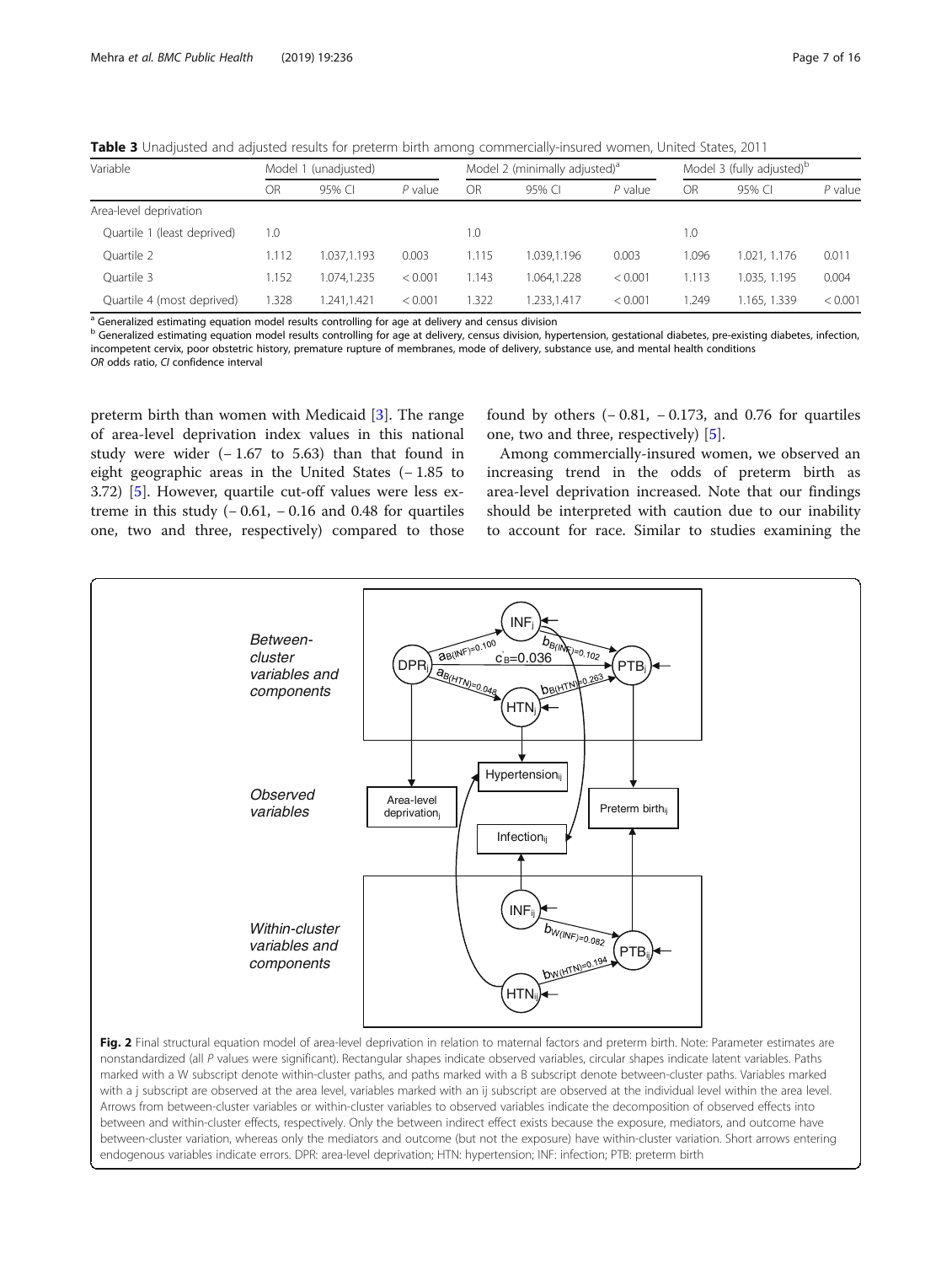association between individual socioeconomic status and health [\[36\]](#page-14-0), a threshold effect for area-level deprivation was not observed. On average, there was a 25% increase in the odds of preterm birth among women residing in the highest compared to the lowest quartile of area-level deprivation. This estimate may be conservative as we controlled for potential mediators. The effect size of area-level deprivation on preterm birth in our study was similar in magnitude to other studies [[7,](#page-14-0) [8\]](#page-14-0). Furthermore, in a meta-analysis of seven studies on neighbourhood deprivation measured as a single measure or an index, odds ratios were significantly increased for preterm birth in the most compared to the least deprived neighbourhood quintile (OR 1.23) [\[35\]](#page-14-0).

Our research adds to these findings by assessing if the association between area-level deprivation and preterm birth is mediated by maternal factors. We found that only hypertension and infection moderately mediated this association. Meng and colleagues showed that approximately 25% of the association between area-level socioeconomic disadvantage and preterm birth and low birthweight was mediated by individual-level factors, with socioeconomic status-related support having the highest level of mediation followed by biologic, behavioural, and psychosocial factors [[13](#page-14-0)]. Schempf and colleagues found that psychosocial mediators reduced the effect of neighbourhood risk on birthweight by 12%, and behavioural mediators reduced the effect by an additional 30% to the point where neighbourhood risk was no longer statistically significant [[16\]](#page-14-0). Meanwhile, area-level factors such as the density of retail outlets for alcohol, tobacco, and unhealthy and healthy foods were unlikely to mediate the association between area-level socioeconomic disadvantage and adverse birth outcomes [[14\]](#page-14-0). However, area-level socioeconomic disadvantage may be associated with other adverse area-level conditions such as inadequate housing and transportation, and violence, which may influence pregnancy through psychological stress [[37\]](#page-14-0).

### Strengths and limitations

Strengths of this study included a large sample of commercially-insured women from all 50 states and the District of Columbia, and the availability of potential mediators of the association between area-level deprivation and preterm birth. There is limited research on this association among women with commercial health insurance, who account for almost half of all births [\[18](#page-14-0)]. The proportion of births covered by commercial health insurance, particularly after the implementation of the Affordable Care Act (ACA), is growing [\[38](#page-14-0), [39\]](#page-14-0). This study showed that despite access to commercial health insurance coverage, women who resided in areas with higher deprivation were at greater odds of preterm birth.

Limitations of the study include lack of data on important risk factors for preterm birth (e.g., race and individual socioeconomic status), operationalization of area, area and covariate/mediator misclassification, selection bias, and potential inability to generalize to women without commercial health insurance or residential stability, or women whose commercial health insurers are not included in the Health Care Cost Institute data.

Race is an important predictor of preterm birth, with non-Hispanic black women having a 60% higher prevalence of preterm birth compared to non-Hispanic white women  $[1]$  $[1]$ . Other studies show that among women with commercial health insurance, 66.1% are non-Hispanic white, 12.2% are non-Hispanic black, 13.3% are Hispanic, and 8.4% are non-Hispanic other race [\[40](#page-14-0)]. Our study population may likewise have a high composition of non-Hispanic white women which may in part explain the low prevalence of preterm birth that was observed. Differences by race/ethnicity were not able to be assessed, therefore our findings may be overestimated. In sensitivity analyses, the minimum strength of an association that an unmeasured confounder would need to have, conditional on measured covariates, to explain away the observed association of the highest compared to the lowest quartile of area-level deprivation was 1.807 (or 1.603 for the lower confidence limit). In a previous study examining neighbourhood deprivation, the adjusted relative risk of preterm birth among non-Hispanic black women compared to non-Hispanic white women was 1.4 (95% CI 1.3–1.6) [[41\]](#page-14-0). This relative risk is less than our E-value which suggests that controlling for race in our analyses would likely not explain away this observed association. However, it may explain away the association for other quartile comparisons. Additionally, results from other studies indicate that adjusting for individual confounders other than race may lead to attenuation of area-level associations [\[7](#page-14-0)].

We cannot rule out the possibility that the associations observed in this study could be explained by residual confounding from area-level factors. Although, as indicated above an unmeasured confounder would need to have a relative risk of 1.807 or a lower confidence limit of 1.603 to explain away our observed results. The association between area-level deprivation and preterm birth may be confounded by differences in availability and quality of health care services within an area, which was beyond the scope of the data available. Insurance coverage does not indicate equal access and use of medical care [[42](#page-14-0)]. Furthermore, racial differences in adverse birth outcomes are related to the quality of care at the site of delivery [[43](#page-14-0)].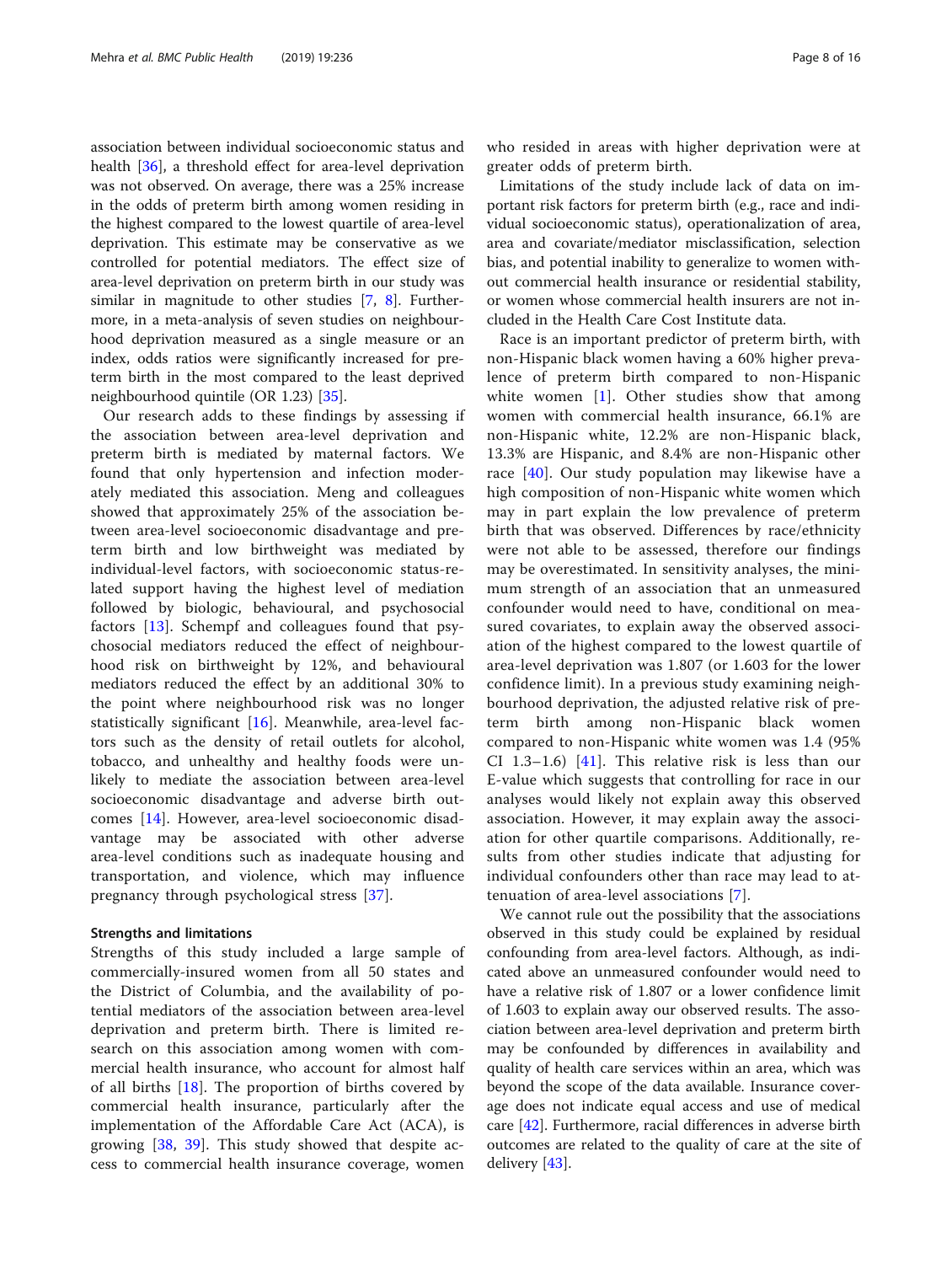Areas were operationalized using ZIP codes. ZIP codes are established by the United States Postal Service as mail routes for efficient mail delivery. ZIP codes have a large population size with an average of 30,000 residents and may be socioeconomically heterogeneous [\[44](#page-14-0)]. In contrast, census tracts, a common operationalization of neighbourhoods used in public health research, are relatively socioeconomically homogenous statistical subdivisions of counties derived by the United States Census Bureau that have an average of 4000 residents and approximately 1000 to 3000 housing units [\[21\]](#page-14-0). Krieger and colleagues compared the associations between socioeconomic measures at the census block group (aggregated census blocks (subdivisions of census tracts) that have approximately 250 to 550 housing units [\[21](#page-14-0)]), census tract, and ZIP code level, and birthweight [\[45](#page-14-0)]. Measures at the census block group and census tract level showed similar associations, while ZIP-code level measures detected smaller associations. These effect sizes were similar to the effect sizes observed in our study (OR range from 1.27 to 2.17). Therefore, the magnitude of effect size using ZIP code-level data may be smaller, nonetheless significant associations still were detected. Misclassification of areas may arise as ZCTAs (aggregated census blocks that approximate ZIP Codes [[46\]](#page-15-0)) and ZIP codes sharing the same code may not cover exactly the same geographic area [[44\]](#page-14-0).

Maternal factors and outcomes were obtained from commercial health insurance claims data and their accuracy is dependent on institutional and individual coding. The positive predictor value of chronic conditions and birth outcomes for administrative health plans range from 87 to 95% [[47](#page-15-0)]. Non-differential misclassification of exposures and outcomes would bias our results towards the null, therefore our observed associations could be conservative estimates.

Our study included women with commercial health insurance and residential stability. While the majority of women (53%) in the United States have stable commercial health insurance coverage during pregnancy, women who are less likely to have stable commercial health insurance are younger, non-Hispanic white, have lower socioeconomic status, and initiate prenatal care late  $[48]$  $[48]$  $[48]$ . Many of these same factors are associated with residential mobility during pregnancy [[49](#page-15-0)], and preterm birth [[3](#page-14-0)]. Selection bias may have led to an underselection of women with low socioeconomic status who may have had a higher risk of preterm birth. Individual-level socioeconomic status data were not available in this study, thus the direction of bias is unknown.

Our results may or may not generalize to the populations of other insurers, as we were unable to determine how individuals included in the Health Care

Cost Institute data compare to individuals covered by other insurers. However, our results are internally valid. Whether the results of this study generalize to all pregnant women, particularly after the implementation of the ACA, is unknown. However, studies that take insurance status into account, still find an association between area-level deprivation and adverse birth outcomes [[6](#page-14-0)].

# Implications for practice and/or policy

We found that area-level deprivation was associated with increased risk of preterm birth among commercially insured women and medical factors mediated this association. The implementation of the ACA was associated with a decrease in being uninsured, and an increase in being commercially insured and receiving timely prenatal care among young women [[50](#page-15-0)]. Thus, efforts to repeal the ACA may result in poorer access to prenatal care and poorer management of medical factors that mediate the association between area-level deprivation and preterm birth, particularly among young women who are at increased risk of preterm birth [[3\]](#page-14-0).

Our findings also suggest potential avenues for policy solutions, such as implementing policies to reduce area-level deprivation, and enabling insurers, employers, and health care providers to work towards designing care paths to address medical mediating factors, particularly hypertension and infection.

# Conclusions

Our study showed that in a national sample of commercially-insured women there was notable variation in the area-level deprivation index. Even among this commercially-insured population, there were area-level socioeconomic differences that were related to the health and well-being of mothers and their infants. To reduce the risk of adverse birth outcomes such as preterm birth, it is important to identify both modifiable risk factors and mediators that are potential targets for intervention. Future research should continue to test for mediating pathways between area-level deprivation and preterm birth to determine if hypertension and infection are consistently found to mediate this association, or if there are other important mediating factors. Additional mediating factors to explore include maternal factors such as stress, and area-level conditions such as crime or material and social resources. Longitudinal study designs will enable researchers to consider causal inferences on the effects of area-level factors on preterm birth and other adverse maternal and child health outcomes.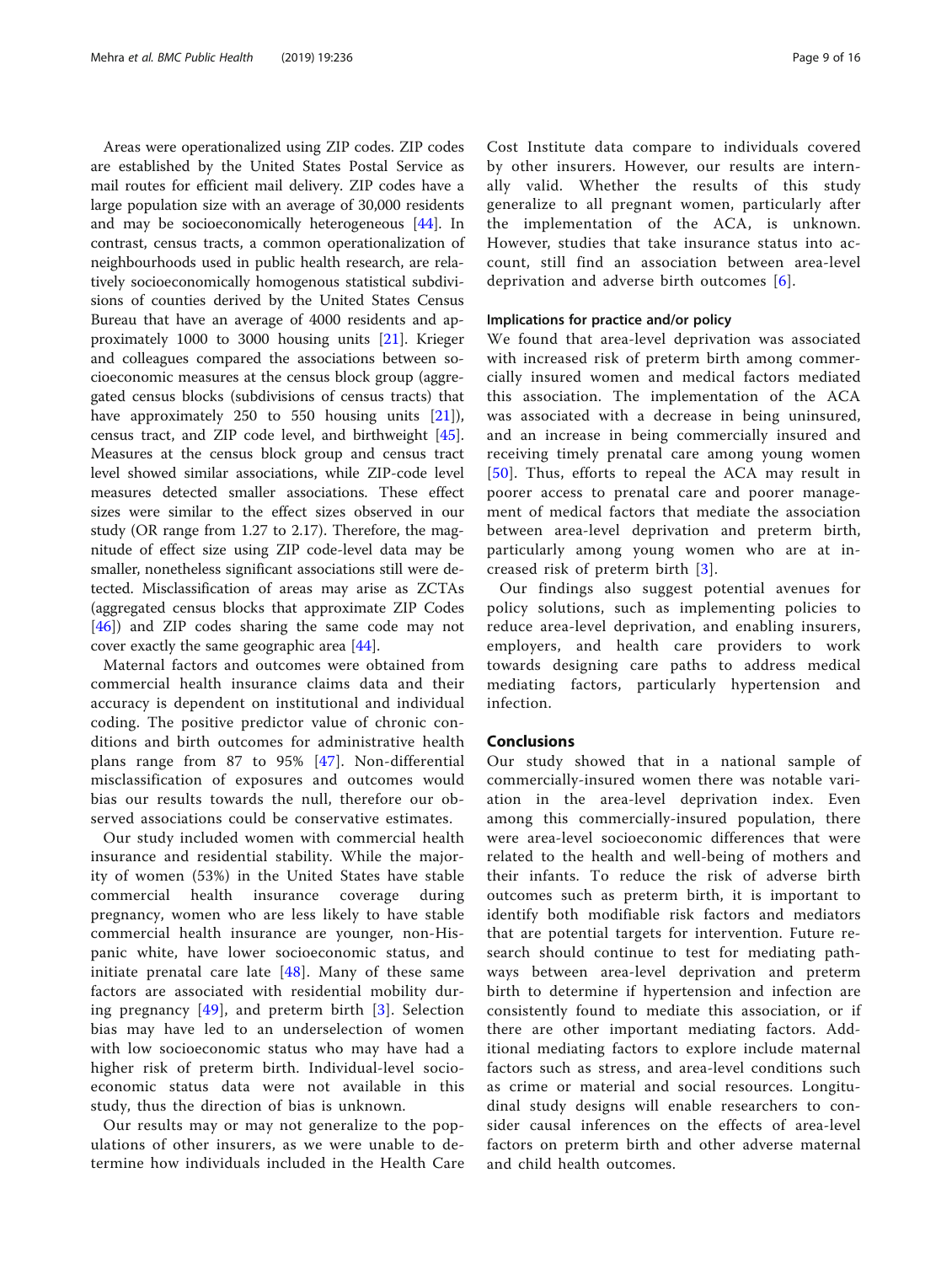# <span id="page-9-0"></span>Appendix

Table 4 International Classification of Disease and Diagnosis Related Group payment codes used to identify maternal health conditions

| Condition                     | ICD-9/DRG code Definition |                                                                                                                               |
|-------------------------------|---------------------------|-------------------------------------------------------------------------------------------------------------------------------|
| Medical factors               |                           |                                                                                                                               |
| Maternal medical complication |                           |                                                                                                                               |
| Hypertension (including       | 401.XX                    | Essential hypertension                                                                                                        |
| preeclampsia and eclampsia)   | 402.XX                    | Hypertensive heart disease                                                                                                    |
|                               | 403.XX                    | Hypertensive kidney disease                                                                                                   |
|                               | 404.XX                    | Hypertensive heart and kidney disease                                                                                         |
|                               | 405.XX                    | Secondary hypertension                                                                                                        |
|                               | 642.XX                    | Hypertension complicating pregnancy childbirth and the puerperium                                                             |
| Gestational diabetes          | 648.00                    | Diabetes mellitus complicating pregnancy childbirth or the puerperium                                                         |
|                               | 648.01                    | Diabetes mellitus of mother with delivery                                                                                     |
|                               | 648.02                    | Diabetes mellitus of mother with delivery with postpartum complication                                                        |
|                               | 648.03                    | Antepartum diabetes mellitus                                                                                                  |
|                               | 648.04                    | Postpartum diabetes mellitus                                                                                                  |
|                               | 648.8                     | Abnormal glucose tolerance of mother complicating pregnancy childbirth<br>or the puerperium                                   |
|                               | 648.80                    | Abnormal glucose tolerance of mother complicating pregnancy childbirth<br>or the puerperium unspecified as to episode of care |
|                               | 648.81                    | Abnormal glucose tolerance of mother with delivery                                                                            |
|                               | 648.82                    | Abnormal glucose tolerance of mother with delivery with postpartum complication                                               |
|                               | 648.83                    | Abnormal glucose tolerance of mother antepartum                                                                               |
|                               | 648.84                    | Abnormal glucose tolerance of mother postpartum                                                                               |
| Pre-existing diabetes         | 250.XX                    | Diabetes mellitus                                                                                                             |
| Obesity                       | 649.1X                    | Obesity complicating pregnancy, childbirth, or the puerperium                                                                 |
|                               | 649.2X                    | Bariatric surgery status complicating pregnancy, childbirth, or the puerperium                                                |
|                               | 278.XX                    | Overweight, obesity and other hyperalimentation                                                                               |
|                               | V85.3X                    | Adult body mass index ≥30.0 and ≤40.9                                                                                         |
|                               | V85.4X                    | Adult body mass index $\geq 40.0$                                                                                             |
| Anemia                        | 280                       | Iron deficiency anemia                                                                                                        |
|                               | 281                       | Nutritional deficiency anemia                                                                                                 |
|                               | 285.2                     | Anemia in chronic disease and neoplastic disease                                                                              |
|                               | 285.9                     | Anemia unspecified                                                                                                            |
|                               | 648.2X                    | Anemia of mother                                                                                                              |
| Cholestasis                   | 646.7X                    | Liver and biliary tract disorders in pregnancy, antepartum condition or complication                                          |
| Periodontal disease           | 523.XX                    | Gingival and periodontal diseases                                                                                             |
| <b>IVF</b>                    | V2385                     | Pregnancy resulting from assisted reproductive technology                                                                     |
| Infection                     |                           |                                                                                                                               |
| Bacteriuria                   | 646.5X                    | Asymptomatic bacteriuria in pregnancy                                                                                         |
|                               | 791.9                     | Bacteriuria                                                                                                                   |
| Systemic infection            | 486                       | Pneumonia organism unspecified                                                                                                |
|                               | 540.X                     | Acute appendicitis                                                                                                            |
|                               | 590.XX                    | Pyelonephritis or infection of kidney unspecified                                                                             |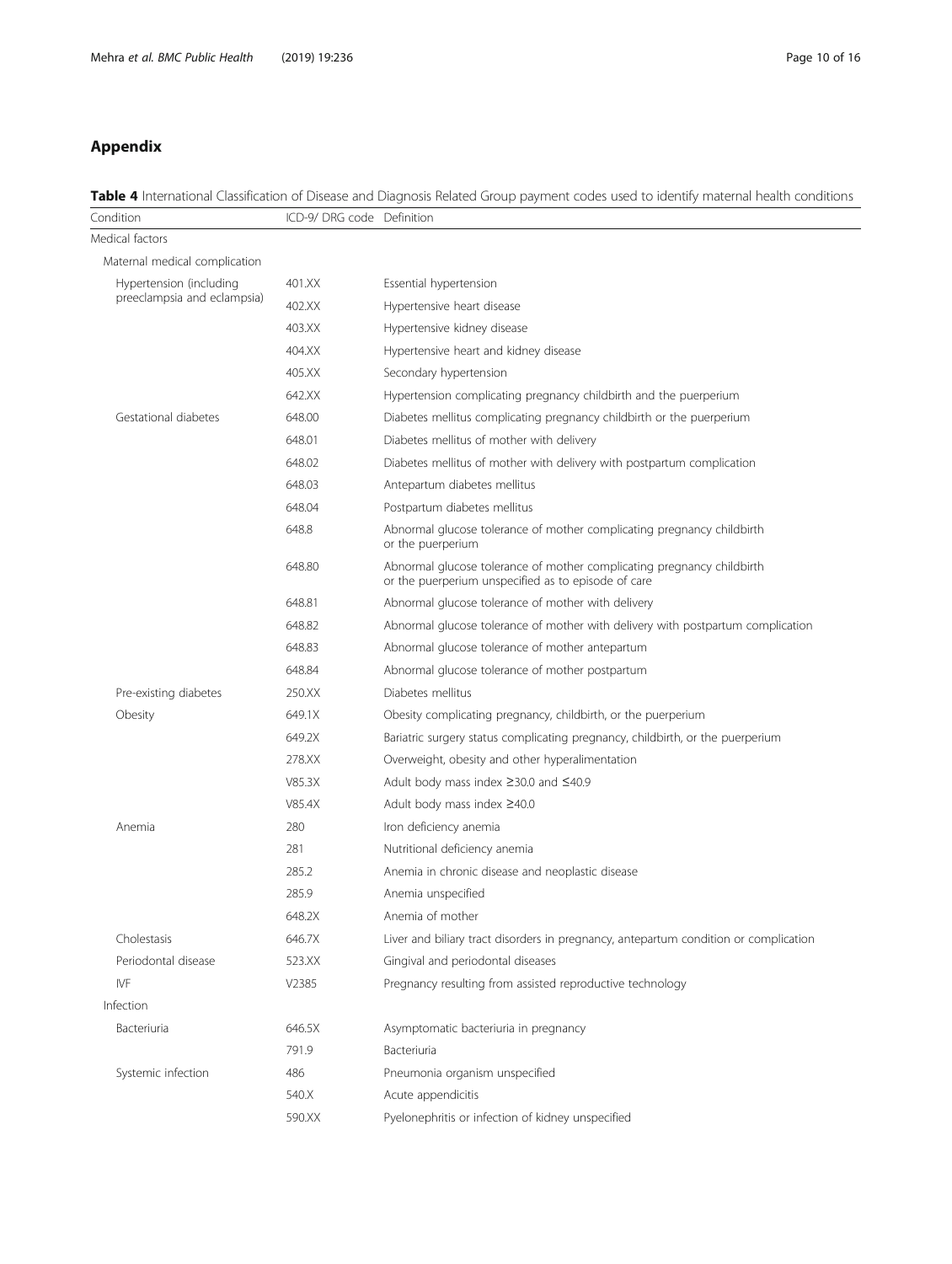| Table 4 International Classification of Disease and Diagnosis Related Group payment codes used to identify maternal health conditions |  |  |  |  |
|---------------------------------------------------------------------------------------------------------------------------------------|--|--|--|--|
| (Continued)                                                                                                                           |  |  |  |  |

| Condition                         | ICD-9/DRG code Definition |                                                                                                                         |
|-----------------------------------|---------------------------|-------------------------------------------------------------------------------------------------------------------------|
| Other infections including        | 041.0X                    | Streptococcus infection                                                                                                 |
| genital tract infections and STIs | 041.5                     | Hemophilus influenzae (H. influenzae) infection in conditions classified elsewhere<br>and of unspecified site           |
|                                   | 041.8X                    | Other specified bacterial infections                                                                                    |
|                                   | 042.XX                    | Human immunodeficiency virus (HIV)                                                                                      |
|                                   | 052.XX                    | Chickenpox                                                                                                              |
|                                   | 053.XX                    | Herpes zoster                                                                                                           |
|                                   | 054.XX                    | Herpes simplex                                                                                                          |
|                                   | 056.XX                    | Rubella                                                                                                                 |
|                                   | 070                       | Viral hepatitis                                                                                                         |
|                                   | 070.0                     | Viral hepatitis a with hepatic coma                                                                                     |
|                                   | 070.1                     | Viral hepatitis a without hepatic coma                                                                                  |
|                                   | 070.2                     | Viral hepatitis b with hepatic coma                                                                                     |
|                                   | 070.20                    | Viral hepatitis b with hepatic coma acute or unspecified without hepatitis delta                                        |
|                                   | 070.21                    | Viral hepatitis b with hepatic coma acute or unspecified with hepatitis delta                                           |
|                                   | 070.3                     | Viral hepatitis b without mention of hepatic coma                                                                       |
|                                   | 070.30                    | Viral hepatitis b without hepatic coma acute or unspecified without hepatitis delta                                     |
|                                   | 070.31                    | Viral hepatitis b without hepatic coma acute or unspecified with hepatitis delta                                        |
|                                   | 075.XX                    | Infectious mononucleosis                                                                                                |
|                                   | 078.5                     | Cytomegaloviral disease                                                                                                 |
|                                   | 079.53                    | Human immunodeficiency virus type 2 [HIV-2]                                                                             |
|                                   | 079.83                    | Parvovirus b19                                                                                                          |
|                                   | 090.XX                    | Congenital syphilis                                                                                                     |
|                                   | 091.XX                    | Syphilis                                                                                                                |
|                                   | 092.XX                    | Early syphilis, latent                                                                                                  |
|                                   | 093.XX                    | Cardiovascular syphilis                                                                                                 |
|                                   | 094.XX                    | Neurosyphilis                                                                                                           |
|                                   | 095.XX                    | Other forms of syphilis with symptoms                                                                                   |
|                                   | 096.XX                    | Late syphilis, latent                                                                                                   |
|                                   | 097.XX                    | Other and unspecified late syphilis                                                                                     |
|                                   | 098.XX                    | Gonococcal infection                                                                                                    |
|                                   | 099.XX                    | Venereal disease due to chlamydia                                                                                       |
|                                   | 130.XX                    | Toxoplasmosis                                                                                                           |
|                                   | 131.XX                    | Trichomoniasis                                                                                                          |
|                                   | 599.0                     | Urinary tract infection site not specified                                                                              |
|                                   | 616.1X                    | Bacterial vaginosis                                                                                                     |
|                                   | 646.6X                    | Infections of genitourinary tract                                                                                       |
|                                   | 647.60                    | Other viral diseases of mother complicating pregnancy childbirth or the puerperium<br>unspecified as to episode of care |
|                                   | 647.61                    | Other viral diseases of mother with delivery                                                                            |
|                                   | 647.62                    | Other viral diseases of mother with delivery with postpartum complication                                               |
|                                   | 647.63                    | Other antepartum viral diseases                                                                                         |
|                                   | 647.64                    | Other postpartum viral diseases                                                                                         |
|                                   | 771.1                     | Congenital cytomegalovirus infection                                                                                    |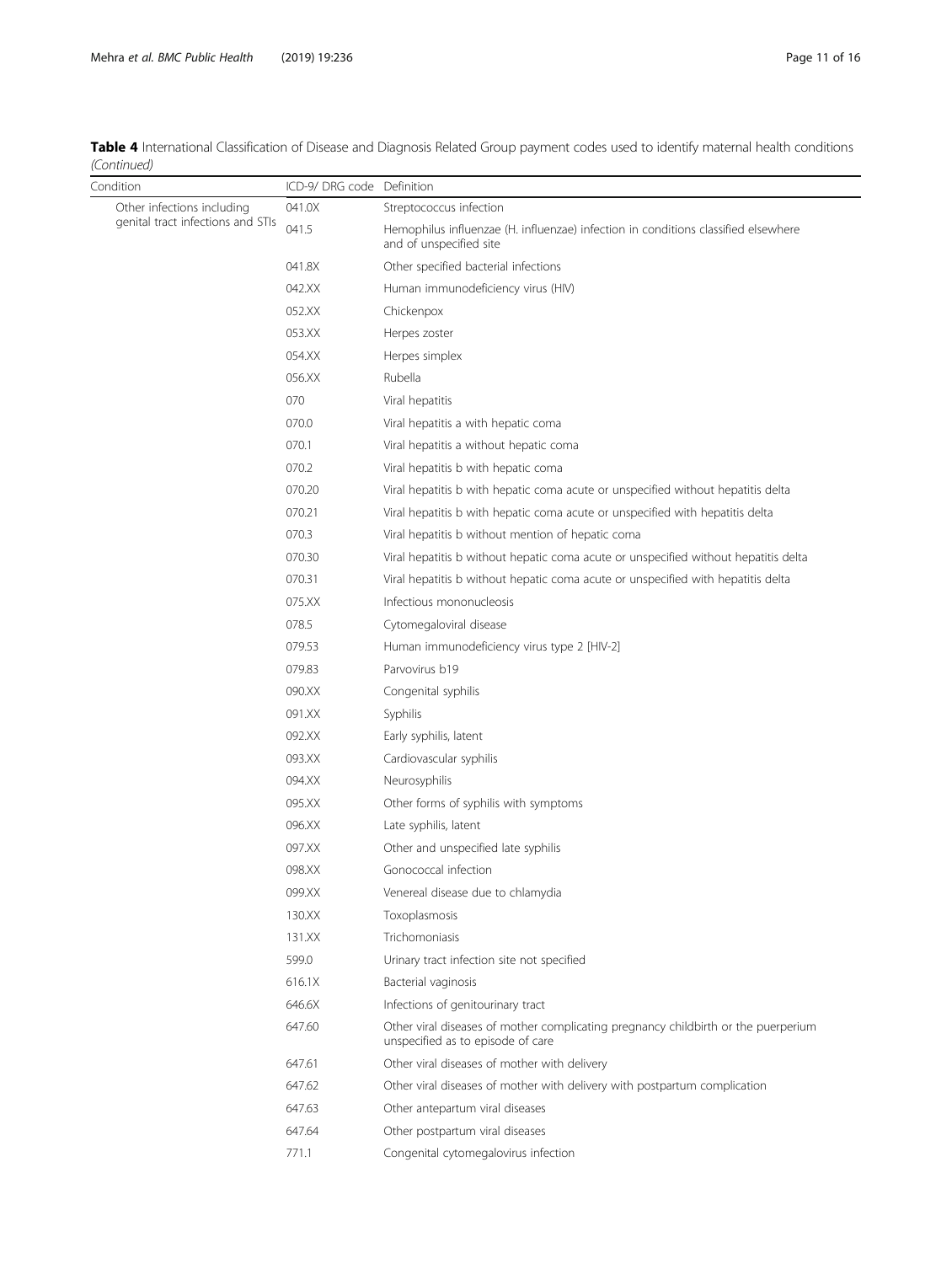|             | Table 4 International Classification of Disease and Diagnosis Related Group payment codes used to identify maternal health conditions |  |  |
|-------------|---------------------------------------------------------------------------------------------------------------------------------------|--|--|
| (Continued) |                                                                                                                                       |  |  |

| Condition                     | ICD-9/DRG code Definition |                                                                                                                     |
|-------------------------------|---------------------------|---------------------------------------------------------------------------------------------------------------------|
|                               | 795.71                    | Nonspecific serologic evidence of human immunodeficiency virus (HIV)                                                |
|                               | <b>V08</b>                | Asymptomatic human immunodeficiency virus (HIV) infection status                                                    |
| Prior obstetric history       |                           |                                                                                                                     |
| Cervical incompetence         | 654.5x                    | Cervical incompetence                                                                                               |
| Previous preterm labor        | V23.41                    | Pregnancy with history of pre-term labor                                                                            |
| Poor obstetric history        | V23.49 V23.5              | Pregnancy with other poor obstetric history<br>Supervision of high-risk pregnancy with other poor obstetric history |
| Obstetric complication        |                           |                                                                                                                     |
| Hemorrhage                    | 656.00                    | Fetal-maternal hemorrhage unspecified as to episode of care in pregnancy                                            |
|                               | 656.01                    | Fetal-maternal hemorrhage with delivery                                                                             |
|                               | 656.03                    | Fetal-maternal hemorrhage antepartum condition or complication                                                      |
| Premature rupture             | 658.1X                    | Premature rupture of membranes                                                                                      |
| of membranes                  | 658.20                    | Delayed delivery after spontaneous or unspecified rupture of membranes unspecified<br>as to episode of care         |
|                               | 658.21                    | Delayed delivery after spontaneous or unspecified rupture of membranes delivered                                    |
|                               | 658.23                    | Delayed delivery after spontaneous or unspecified rupture of membranes antepartum                                   |
| Fetal complication            |                           |                                                                                                                     |
| Polyhydramnios                | 657.XX                    | Polyhydramnios                                                                                                      |
| Fetal growth                  | 656.50                    | Poor fetal growth affecting management of mother unspecified as to episode of care                                  |
|                               | 656.51                    | Poor fetal growth affecting management of mother delivered                                                          |
|                               | 656.53                    | Poor fetal growth affecting management of mother and antepartum condition<br>or complication                        |
| Mode of delivery              |                           |                                                                                                                     |
| Cesarean section              | <b>DRG765</b>             | Cesarean section w cc/mc                                                                                            |
|                               | <b>DRG766</b>             | Cesarean section w/o cc/mc                                                                                          |
| Vaginal                       | <b>DRG774</b>             | Vaginal delivery w complicating diagnoses                                                                           |
|                               | <b>DRG775</b>             | Vaginal delivery w/o complicating diagnoses                                                                         |
| Behavioural factors           |                           |                                                                                                                     |
| Substance use                 | 303.XX                    | Acute alcoholic intoxication or other and unspecified alcohol dependence                                            |
| (drugs, alcohol, and tobacco) | 304.XX                    | Drug dependence                                                                                                     |
|                               | 305.XX                    | Nondependent abuse of drugs                                                                                         |
|                               | 648.33                    | Antepartum drug dependence                                                                                          |
|                               | 649.0X                    | Tobacco use disorder complicating pregnancy, childbirth, or the puerperium                                          |
| Psychosocial factors          |                           |                                                                                                                     |
| Mental health condition       | 290.1X                    | Presenile dementia                                                                                                  |
|                               | 290.4X                    | Vascular dementia                                                                                                   |
|                               | 291.XX                    | Alcohol withdrawal and alcohol-induced mental disorders                                                             |
|                               | 292.XX                    | Drug withdrawal and drug-induced mental disorders                                                                   |
|                               | 293.XX                    | Delirium and psychotic, mood, anxiety and transient mental disorders                                                |
|                               | 294.XX                    | Amnestic disorder, dementia, and other persistent mental disorders                                                  |
|                               | 295.XX                    | Schizophrenia                                                                                                       |
|                               | 296.XX                    | Bipolar, manic affective, major depressive and episodic mood disorders                                              |
|                               | 297.X                     | Paranoid state, delusional, paraphrenia and shared psychotic disorders                                              |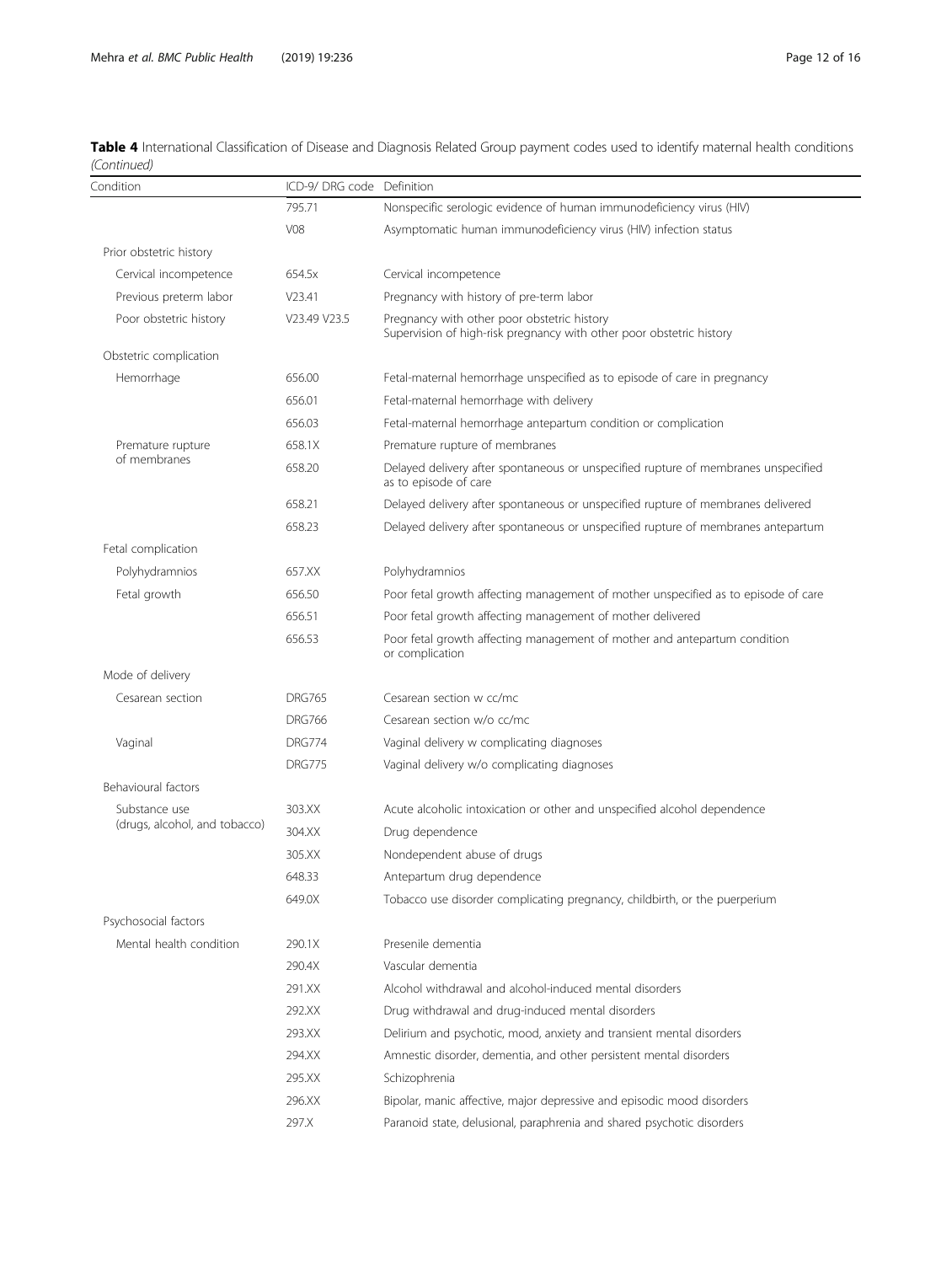| Condition | ICD-9/DRG code Definition |                                                                                                                                                                                                                                                                                                                                                                                                                                                                                                                                                                                                                                                                                                                                                                                                                               |
|-----------|---------------------------|-------------------------------------------------------------------------------------------------------------------------------------------------------------------------------------------------------------------------------------------------------------------------------------------------------------------------------------------------------------------------------------------------------------------------------------------------------------------------------------------------------------------------------------------------------------------------------------------------------------------------------------------------------------------------------------------------------------------------------------------------------------------------------------------------------------------------------|
|           | 298.X                     | Depressive type psychosis, excitative type psychosis, reactive confusion, acute paranoid<br>reaction, psychogenic paranoid psychosis, other and unspecified reactive psychosis and<br>unspecified psychosis                                                                                                                                                                                                                                                                                                                                                                                                                                                                                                                                                                                                                   |
|           | 299.XX                    | Autistic disorder, childhood disintegrative disorder, other or unspecified pervasive<br>developmental disorder                                                                                                                                                                                                                                                                                                                                                                                                                                                                                                                                                                                                                                                                                                                |
|           | 300.XX                    | Anxiety state unspecified, panic disorder without agoraphobia, generalized anxiety disorder,<br>other anxiety states, hysteria unspecified, conversion disorder, dissociative amnesia,<br>dissociative fugue, dissociative identity disorder, dissociative disorder or reaction unspecified,<br>factitious disorder with predominantly psychological signs and symptoms, other and<br>unspecified factitious illness, phobia unspecified, agoraphobia with panic disorder,<br>agoraphobia without panic attacks, social phobia, other isolated or specific phobias,<br>obsessive-compulsive disorders, dysthymic disorder, neurasthenia, depersonalization<br>disorder, hypochondriasis, somatization disorder, undifferentiated somatoform disorder,<br>other somatoform disorders, unspecified nonpsychotic mental disorder |
|           | 301.XX                    | Paranoid personality disorder, affective personality disorder unspecified, chronic hypomanic<br>personality disorder, chronic depressive personality disorder, cyclothymic disorder, schizoid<br>personality disorder unspecified, introverted personality, schizotypal personality disorder,<br>explosive personality disorder, obsessive-compulsive personality disorder, histrionic<br>personality disorder unspecified, chronic factitious illness with physical symptoms, other<br>histrionic personality disorder, dependent personality disorder, antisocial personality disorder,<br>narcissistic personality disorder, avoidant personality disorder, borderline personality disorder,<br>passive-aggressive personality, other personality disorders, unspecified personality disorder                              |
|           | 302.XX                    | Unspecified psychosexual disorder                                                                                                                                                                                                                                                                                                                                                                                                                                                                                                                                                                                                                                                                                                                                                                                             |
|           | 317                       | Mild intellectual disabilities                                                                                                                                                                                                                                                                                                                                                                                                                                                                                                                                                                                                                                                                                                                                                                                                |
|           | 318.X                     | Moderate, severe and profound intellectual disabilities                                                                                                                                                                                                                                                                                                                                                                                                                                                                                                                                                                                                                                                                                                                                                                       |
|           | 319                       | Unspecified intellectual disabilities                                                                                                                                                                                                                                                                                                                                                                                                                                                                                                                                                                                                                                                                                                                                                                                         |
|           | 648.4X                    | Mental disorders of mother                                                                                                                                                                                                                                                                                                                                                                                                                                                                                                                                                                                                                                                                                                                                                                                                    |

Table 4 International Classification of Disease and Diagnosis Related Group payment codes used to identify maternal health conditions (Continued)

DRG Diagnosis Related Group, HIV human immunodeficiency virus, ICD-9 International Classification of Diseases, Ninth Revision, IVF in vitro fertilization, STI sexually transmitted infection

Table 5 Distribution of commercially-insured women by quartile of area-level deprivation and census division, United States, 2011

| Census division <sup>a</sup> |                    | Area-level deprivation (quartiles) N (%) |             |                   |         |  |  |
|------------------------------|--------------------|------------------------------------------|-------------|-------------------|---------|--|--|
|                              | 1 (least deprived) |                                          | 3           | 4 (most deprived) | 138,487 |  |  |
| New England                  | 1826 (40.0)        | 1018 (22.3)                              | 809 (17.7)  | 910 (19.9)        | 4563    |  |  |
| Middle Atlantic              | 5982 (32.2)        | 4211 (22.7)                              | 2187 (11.8) | 6185 (33.3)       | 18,565  |  |  |
| <b>Fast North Central</b>    | 6918 (30.7)        | 5850 (26.0)                              | 5445 (24.2) | 4311 (19.1)       | 22,524  |  |  |
| West North Central           | 3980 (38.7)        | 2804 (27.2)                              | 2233 (21.7) | 1274 (12.4)       | 10,291  |  |  |
| South Atlantic               | 5052 (16.5)        | 7847 (25.7)                              | 8872 (29.1) | 8756 (28.7)       | 30,527  |  |  |
| <b>Fast South Central</b>    | 1274 (16.7)        | 1590 (20.9)                              | 2714 (35.6) | 2037 (26.7)       | 7615    |  |  |
| West South Central           | 5152 (23.4)        | 4680 (21.3)                              | 6159 (28.0) | 5994 (27.3)       | 21,985  |  |  |
| Mountain                     | 3016 (27.0)        | 3084 (27.6)                              | 2907 (26.0) | 2182 (19.5)       | 11,189  |  |  |
| Pacific                      | 1401 (12.5)        | 3316 (29.5)                              | 3429 (30.5) | 3082 (27.4)       | 11,228  |  |  |

a The United States census divisions are composed of the following states: New England (Connecticut, Maine, Massachusetts, New Hampshire, Rhode Island, Vermont); Middle Atlantic (New Jersey, New York, Pennsylvania); East North Central (Illinois, Indiana, Michigan, Ohio, Wisconsin); West North Central (Iowa, Kansas, Minnesota, Missouri, Nebraska, North Dakota, South Dakota); South Atlantic (Delaware, District of Columbia, Florida, Georgia, Maryland, North Carolina, South Carolina, Virginia, West Virginia); East South Central (Alabama, Kentucky, Mississippi, Tennessee); West South Central (Arkansas, Louisiana, Oklahoma, Texas); Mountain (Arizona, Colorado, Idaho, Montana, Nevada, New Mexico, Wyoming, Utah); and Pacific (Alaska, California, Hawaii, Oregon, Washington)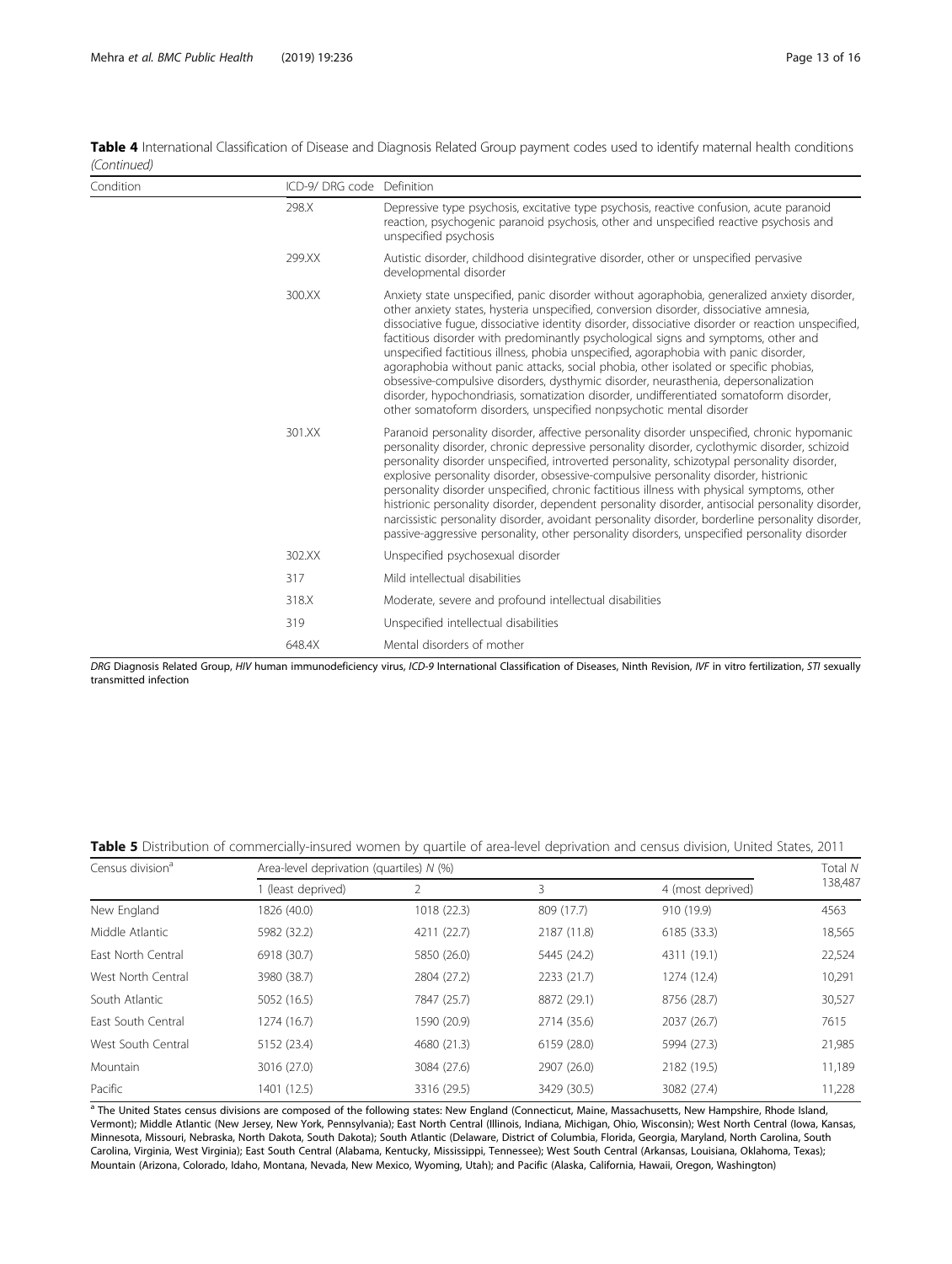# <span id="page-13-0"></span>Table 6 Multilevel structural equation model parameter estimates for the association between area-level deprivation and preterm birth

|                                       | Nonstandardized estimates |           | Standardized estimates |           |
|---------------------------------------|---------------------------|-----------|------------------------|-----------|
|                                       | b(SE)                     | $P$ value | $\beta$ (SE)           | $P$ value |
| Area level                            |                           |           |                        |           |
| Preterm regressed on                  |                           |           |                        |           |
| Hypertension                          | 0.263(0.077)              | 0.001     | 0.400(0.117)           | 0.001     |
| Infection                             | 0.102(0.037)              | 0.006     | 0.230(0.085)           | 0.007     |
| Deprivation (direct effect)           | 0.036(0.008)              | < 0.001   | 0.288(0.076)           | < 0.001   |
| Hypertension regressed on deprivation | 0.048(0.006)              | < 0.001   | 0.249(0.030)           | < 0.001   |
| Infection regressed on deprivation    | 0.100(0.005)              | < 0.001   | 0.351(0.017)           | < 0.001   |
| Indirect effects                      |                           |           |                        |           |
| Deprivation-hypertension-PTB          | 0.013(0.004)              | 0.001     |                        |           |
| Deprivation-infection-PTB             | 0.010(0.004)              | 0.006     |                        |           |
| All indirect effects                  | 0.023(0.006)              | < 0.001   |                        |           |
| All effects                           | 0.059(0.006)              | < 0.001   |                        |           |
| Individual level                      |                           |           |                        |           |
| Preterm birth regressed on            |                           |           |                        |           |
| Hypertension                          | 0.194(0.009)              | < 0.001   | 0.190(0.009)           | < 0.001   |
| Infection                             | 0.082(0.008)              | < 0.001   | 0.081(0.008)           | < 0.001   |

#### Abbreviations

ACA: Affordable Care Act; BMI: Body mass index; CFI: Comparative fit index; CI: Confidence interval; DPR: Area-level deprivation; DRG: Diagnosis Related Group; EN Central: East North Central; ES Central: East South Central; HTN: Hypertension; ICD-9: International Classification of Diseases, Ninth Revision; INF: Infection; Mid Atl: Middle Atlantic; New Engl: New England; OR: Odds ratio; PTB: Preterm birth; RMSEA: Root mean square error of approximation; RUCA: Rural-urban commuting area; South Atl: South Atlantic; SRMR: Standardized root mean square residual; WN Central: West North Central; WS Central: West South Central; ZCTA: ZIP Code Tabulation Area

#### Acknowledgements

The authors acknowledge the assistance of the Health Care Cost Institute and its data contributors, Aetna, Humana, and UnitedHealthcare in providing the claims data analysed in this study.

#### Funding

This work was supported by the United States Health Resources & Services Administration (grant number R40MC28308); RM was supported by the National Institutes of Health (grant number 5T32HS017589–10) and the Herman Fellowship, Yale School of Public Health; CH was supported by the National Institutes of Health (grant number 2T32HS022242–06).

#### Availability of data and materials

The data that support the findings of this study are available from the Health Care Cost Institute but restrictions apply to the availability of these data, which were used under license for the current study. The data are available from the Health Care Cost Institute for a licensing fee per its data use terms and conditions.

#### Authors' contributions

RM, SDC, and JRI conceived the study. RM conducted the literature search and wrote the first and successive drafts of the manuscript. EB and CH contributed to preparation of the data set. RM, FMS, SDC, UM, KK, and JRI contributed to study design. RM conducted the principal components analysis with input from FMS. FMS modelled and analysed the data with input from RM. All authors contributed to the interpretation of data and revised the manuscript critically for important intellectual content. All authors read and approved the final manuscript.

#### Ethics approval and consent to participate

Data are compliant with the Health Insurance Portability and Accountability Act, therefore this study was exempt from review by Institutional Review Boards.

#### Consent for publication

Not applicable.

#### Competing interests

The authors declare that they have no competing interests.

# Publisher's Note

Springer Nature remains neutral with regard to jurisdictional claims in published maps and institutional affiliations.

#### Author details

<sup>1</sup>Yale School of Public Health, PO Box 208034, New Haven, CT 06520-8034 USA. <sup>2</sup> Present Affiliation: Medical Practice Evaluation Center, Massachusetts General Hospital, Harvard Medical School, 100 Cambridge Street, Boston, MA 02114, USA. <sup>3</sup>Department of Obstetrics, Gynecology and Reproductive Sciences, Yale School of Medicine, PO Box 208063, New Haven, CT 06520, USA. <sup>4</sup>Health Care Cost Institute, 1100 G Street NW, Suite 600, Washington DC 20005, USA. <sup>5</sup>Present Affiliation: Medtronic, 950 F Street NW, Suite 500 Washington, DC 20004, USA. <sup>6</sup>Boston University School of Public Health, 715 Albany Street, Boston, MA 02118, USA. <sup>7</sup> Division of Health Policy and Management, University of Minnesota School of Public Health, 420 Delaware Street SE, Minneapolis, MN 55455, USA. <sup>8</sup>Yale-NUS College, 20 College Avenue West #03-401, Singapore 138529, Singapore.

## Received: 24 July 2018 Accepted: 12 February 2019 Published online: 27 February 2019

#### References

- 1. Martin JA, Hamilton BE, Osterman MJ, Curtin SC, Matthews TJ. Births: final data for 2013. Natl Vital Stat Rep. 2015;64(1):1–65.
- 2. Mathews TJ, MacDorman MF, Thoma ME. Infant mortality statistics from the 2013 period linked birth/infant death data set. Natl Vital Stat Rep. 2015;64(9):1–30.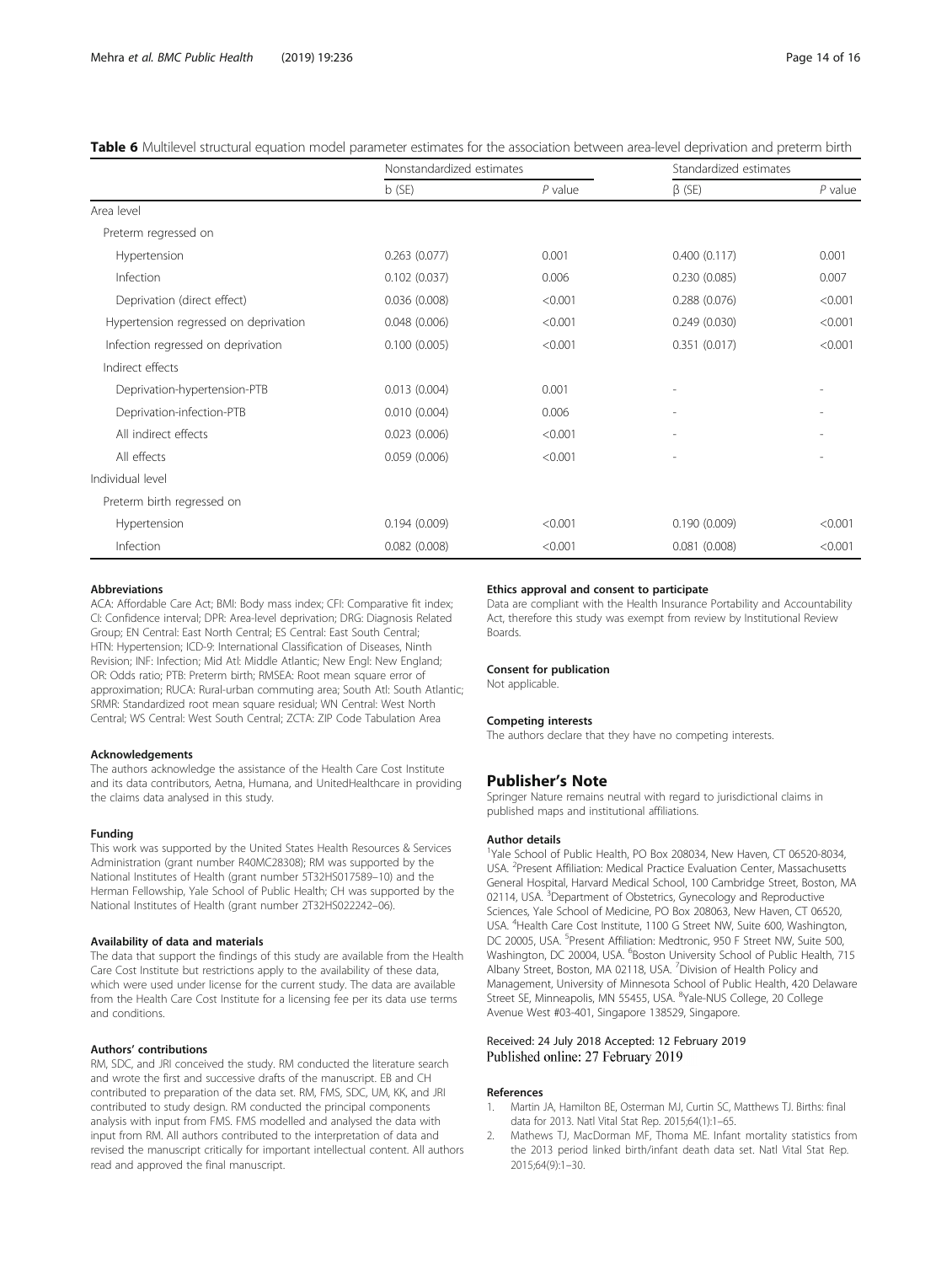- <span id="page-14-0"></span>3. Institute of Medicine. Preterm birth: causes, consequences, and prevention. Washington, DC: The National Academies Press; 2007. [https://doi.org/10.](https://doi.org/10.17226/11622) [17226/11622](https://doi.org/10.17226/11622)
- 4. Kim D, Saada A. The social determinants of infant mortality and birth outcomes in Western developed nations: a cross-country systematic review. Int J Environ Res Public Health. 2013;10(6):2296–335 [https://doi.org/10.3390/](https://doi.org/10.3390/ijerph10062296) [ijerph10062296](https://doi.org/10.3390/ijerph10062296)
- 5. Messer LC, Laraia BA, Kaufman JS, Eyster J, Holzman C, Culhane J, et al. The development of a standardized neighborhood deprivation index. J Urban Health. 2006;83(6):1041–62 [https://doi.org/10.1007/s11524-006-9094-x.](https://doi.org/10.1007/s11524-006-9094-x)
- 6. Wentz AE, Messer LC, Nguyen T, Boone-Heinonen J. Small and large size for gestational age and neighborhood deprivation measured within increasing proximity to homes. Health Place. 2014;30c:98–106 [https://doi.org/10.1016/j.](https://doi.org/10.1016/j.healthplace.2014.08.010) [healthplace.2014.08.010.](https://doi.org/10.1016/j.healthplace.2014.08.010)
- 7. Janevic T, Stein CR, Savitz DA, Kaufman JS, Mason SM, Herring AH. Neighborhood deprivation and adverse birth outcomes among diverse ethnic groups. Ann Epidemiol. 2010;20(6):445–51 [https://doi.org/10.1016/j.](https://doi.org/10.1016/j.annepidem.2010.02.010) [annepidem.2010.02.010.](https://doi.org/10.1016/j.annepidem.2010.02.010)
- 8. Ma XG, Fleischer NL, Liu JH, Hardin JW, Zhao G, Liese AD. Neighborhood deprivation and preterm birth: an application of propensity score matching. Ann Epidemiol. 2015;25(2):120–5 <https://doi.org/10.1016/j.annepidem.2014.11.021>.
- 9. O'Campo P, Burke JG, Culhane J, Elo IT, Eyster J, Holzman C, et al. Neighborhood deprivation and preterm birth among non-Hispanic black and white women in eight geographic areas in the United States. Am J Epidemiol. 2008;167(2):155–63 <https://doi.org/10.1093/aje/kwm277>.
- 10. Elo IT, Culhane JF, Kohler IV, O'Campo P, Burke JG, Messer LC, et al. Neighbourhood deprivation and small-for-gestational-age term births in the United States. Paediatr Perinat Epidemiol. 2009;23(1):87–96 [https://doi.org/](https://doi.org/10.1111/j.1365-3016.2008.00991.x) [10.1111/j.1365-3016.2008.00991.x](https://doi.org/10.1111/j.1365-3016.2008.00991.x).
- 11. Lydon-Rochelle MT, Holt VL, Cardenas V, Nelson JC, Easterling TR, Gardella C, et al. The reporting of pre-existing maternal medical conditions and complications of pregnancy on birth certificates and in hospital discharge data. Am J Obstet Gynecol. 2005;193(1):125–34 [https://doi.org/10.1016/j.](https://doi.org/10.1016/j.ajog.2005.02.096) [ajog.2005.02.096](https://doi.org/10.1016/j.ajog.2005.02.096).
- 12. Roohan PJ, Josberger RE, Acar J, Dabir P, Feder HM, Gagliano PJ. Validation of birth certificate data in New York State. J Community Health. 2003;28(5): 335–46.
- 13. Meng G, Thompson ME, Hall GB. Pathways of neighbourhood-level socioeconomic determinants of adverse birth outcomes. Int J Health Geogr. 2013;12:32 [https://doi.org/10.1186/1476-072x-12-32.](https://doi.org/10.1186/1476-072x-12-32)
- 14. Farley TA, Mason K, Rice J, Habel JD, Scribner R, Cohen DA. The relationship between the neighbourhood environment and adverse birth outcomes. Paediatr Perinat Epidemiol. 2006;20(3):188–200 [https://doi.org/10.1111/j.](https://doi.org/10.1111/j.1365-3016.2006.00719.x) [1365-3016.2006.00719.x](https://doi.org/10.1111/j.1365-3016.2006.00719.x).
- 15. Clayborne ZM, Giesbrecht GF, Bell RC, Tomfohr-Madsen LM. Relations between neighbourhood socioeconomic status and birth outcomes are mediated by maternal weight. Soc Sci Med. 2017;175:143–51 [https://doi.](https://doi.org/10.1016/j.socscimed.2016.12.041) [org/10.1016/j.socscimed.2016.12.041.](https://doi.org/10.1016/j.socscimed.2016.12.041)
- 16. Schempf A, Strobino D, O'Campo P. Neighborhood effects on birthweight: an exploration of psychosocial and behavioral pathways in Baltimore, 1995-1996. Soc Sci Med. 2009;68(1):100–10 <https://doi.org/10.1016/j.socscimed.2008.10.006>.
- 17. Culhane JF, Elo IT. Neighborhood context and reproductive health. Am J Obstet Gynecol. 2005;192(5 Suppl):S22–9 <https://doi.org/10.1016/j.ajog.2005.01.071>.
- 18. Martin JA, Hamilton BE, Osterman MJK, Driscoll AK, Drake P. Births: final data for 2017. Natl Vital Stat Rep. 2018;67(8):1–50.
- 19. Health Care Cost Institute. Health Care Cost and Utilization Report: 2011. 2012. [https://www.healthcostinstitute.org/images/pdfs/2011-HCCI-Annual-](https://www.healthcostinstitute.org/images/pdfs/2011-HCCI-Annual-Report.pdf)[Report.pdf](https://www.healthcostinstitute.org/images/pdfs/2011-HCCI-Annual-Report.pdf). Accessed 16 Jan 2019.
- 20. Cunningham SD, Herrera C, Udo IE, Kozhimannil KB, Barrette E, Magriples U, et al. Maternal medical complexity: impact on prenatal health care spending among women at low risk for cesarean section. Womens Health Issues. 2017;27(5):551–8 <https://doi.org/10.1016/j.whi.2017.03.003>.
- 21. Bureau of the Census. Geographic areas reference manual. 1994. [https://](https://www.census.gov/geo/reference/garm.html) [www.census.gov/geo/reference/garm.html.](https://www.census.gov/geo/reference/garm.html) Accessed 27 Jan 2016.
- 22. Kramer MS, Seguin L, Lydon J, Goulet L. Socio-economic disparities in pregnancy outcome: why do the poor fare so poorly? Paediatr Perinat Epidemiol. 2000;14(3):194–210.
- 23. Xu X, Gariepy A, Lundsberg LS, Sheth SS, Pettker CM, Krumholz HM, et al. Wide variation found in hospital facility costs for maternity stays involving low-risk childbirth. Health Aff (Millwood). 2015;34(7):1212–9 [https://doi.org/](https://doi.org/10.1377/hlthaff.2014.1088) [10.1377/hlthaff.2014.1088.](https://doi.org/10.1377/hlthaff.2014.1088)
- 24. United States Census Bureau. Geographic terms and concepts core based statistical areas and related statistical areas. [https://www.census.gov/geo/](https://www.census.gov/geo/reference/gtc/gtc_cbsa.html) [reference/gtc/gtc\\_cbsa.html](https://www.census.gov/geo/reference/gtc/gtc_cbsa.html). Accessed 6 Jan 2019.
- 25. Jacquez GM. Current practices in the spatial analysis of cancer: flies in the ointment. Int J Health Geogr. 2004;3(1):22 <https://doi.org/10.1186/1476-072x-3-22>.
- 26. Tian N, Goovaerts P, Zhan FB, Wilson JG. Identification of racial disparities in breast cancer mortality: does scale matter? Int J Health Geogr. 2010;9:35 <https://doi.org/10.1186/1476-072x-9-35>.
- 27. United States Census Bureau. ACS 2011 (5-year estimates). Prepared by Social Explorer. Accessed 27 Jan 2016.
- 28. United States Department of Agriculture. Documentation: 2010 Rural-Urban Commuting Area (RUCA) codes. [https://www.ers.usda.gov/data-products/](https://www.ers.usda.gov/data-products/rural-urban-commuting-area-codes/documentation/) [rural-urban-commuting-area-codes/documentation/](https://www.ers.usda.gov/data-products/rural-urban-commuting-area-codes/documentation/). Accessed 12 Feb 2018.
- 29. Hall SA, Kaufman JS, Ricketts TC. Defining urban and rural areas in U.S. epidemiologic studies. J Urban Health. 2006;83(2):162–75 [https://doi.org/10.](https://doi.org/10.1007/s11524-005-9016-3) [1007/s11524-005-9016-3](https://doi.org/10.1007/s11524-005-9016-3).
- 30. Center for Rural Health. Temporary ZIP RUCA 3.10 file access. [https://](https://ruralhealth.und.edu/ruca) [ruralhealth.und.edu/ruca](https://ruralhealth.und.edu/ruca). Accessed 12 Feb 2018.
- 31. VanderWeele TJ, Ding P. Sensitivity analysis in observational research: introducing the e-value. Ann Intern Med. 2017;167(4):268–74 [https://doi.org/](https://doi.org/10.7326/M16-2607) [10.7326/M16-2607.](https://doi.org/10.7326/M16-2607)
- 32. Preacher KJ, Zyphur MJ, Zhang Z. A general multilevel SEM framework for assessing multilevel mediation. Psychol Methods. 2010;15(3):209–33 [https://](https://doi.org/10.1037/a0020141) [doi.org/10.1037/a0020141](https://doi.org/10.1037/a0020141).
- 33. White JS, Hamad R, Li X, Basu S, Ohlsson H, Sundquist J, et al. Long-term effects of neighbourhood deprivation on diabetes risk: quasi-experimental evidence from a refugee dispersal policy in Sweden. Lancet Diabetes Endocrinol. 2016;4(6):517–24 [https://doi.org/10.1016/s2213-8587\(16\)30009-2](https://doi.org/10.1016/s2213-8587(16)30009-2).
- 34. Meijer M, Rohl J, Bloomfield K, Grittner U. Do neighborhoods affect individual mortality? A systematic review and meta-analysis of multilevel studies. Soc Sci Med. 2012;74(8):1204–12 [https://doi.org/10.1016/j.socscimed.](https://doi.org/10.1016/j.socscimed.2011.11.034) [2011.11.034.](https://doi.org/10.1016/j.socscimed.2011.11.034)
- 35. Vos AA, Posthumus AG, Bonsel GJ, Steegers EA, Denktas S. Deprived neighborhoods and adverse perinatal outcome: a systematic review and meta-analysis. Acta Obstet Gynecol Scand. 2014;93(8):727–40 [https://doi.org/](https://doi.org/10.1111/aogs.12430) [10.1111/aogs.12430.](https://doi.org/10.1111/aogs.12430)
- 36. Marmot M. The health gap: the challenge of an unequal world. London: Bloomsbury Publishing; 2015.
- 37. Messer LC, Maxson P, Miranda ML. The urban built environment and associations with women's psychosocial health. J Urban Health. 2013;90(5): 857–71 [https://doi.org/10.1007/s11524-012-9743-1.](https://doi.org/10.1007/s11524-012-9743-1)
- 38. Akosa Antwi Y, Ma J, Simon K, Carroll A. Dependent coverage under the ACA and Medicaid coverage for childbirth. N Engl J Med. 2016;374(2):194–6 [https://doi.org/10.1056/NEJMc1507847.](https://doi.org/10.1056/NEJMc1507847)
- 39. Daw JR, Sommers BD. Association of the Affordable Care act dependent coverage provision with prenatal care use and birth outcomes. JAMA. 2018; 319(6):579–87 [https://doi.org/10.1001/jama.2018.0030.](https://doi.org/10.1001/jama.2018.0030)
- 40. Markus AR, Krohe S, Garro N, Gerstein M, Pellegrini C. Examining the association between Medicaid coverage and preterm births using 2010- 2013 National Vital Statistics Birth Data. J Child Poverty. 2016:1–16 [https://](https://doi.org/10.1080/10796126.2016.1254601) [doi.org/10.1080/10796126.2016.1254601.](https://doi.org/10.1080/10796126.2016.1254601)
- 41. Schempf AH, Kaufman JS, Messer LC, Mendola P. The neighborhood contribution to black-white perinatal disparities: an example from two North Carolina counties, 1999-2001. Am J Epidemiol. 2011;174(6):744–52 [https://doi.org/10.1093/aje/kwr128.](https://doi.org/10.1093/aje/kwr128)
- 42. Adler NE, Stewart J. Health disparities across the lifespan: meaning, methods, and mechanisms. Ann N Y Acad Sci. 2010;1186:5–23 [https://doi.](https://doi.org/10.1111/j.1749-6632.2009.05337.x) [org/10.1111/j.1749-6632.2009.05337.x](https://doi.org/10.1111/j.1749-6632.2009.05337.x).
- 43. Howell EA, Egorova NN, Janevic T, Balbierz A, Zeitlin J, Hebert PL. Severe maternal morbidity among Hispanic women in New York City: investigation of health disparities. Obstet Gynecol. 2017;129(2):285–94 [https://doi.org/10.](https://doi.org/10.1097/aog.0000000000001864) [1097/aog.0000000000001864](https://doi.org/10.1097/aog.0000000000001864).
- 44. Krieger N, Waterman P, Chen JT, Soobader MJ, Subramanian SV, Carson R. Zip code caveat: bias due to spatiotemporal mismatches between zip codes and US census-defined geographic areas--the public health disparities geocoding project. Am J Public Health. 2002;92(7):1100–2.
- 45. Krieger N, Chen JT, Waterman PD, Soobader MJ, Subramanian SV, Carson R. Choosing area based socioeconomic measures to monitor social inequalities in low birth weight and childhood lead poisoning: the public health disparities geocoding project (US). J Epidemiol Community Health. 2003;57(3):186–99.